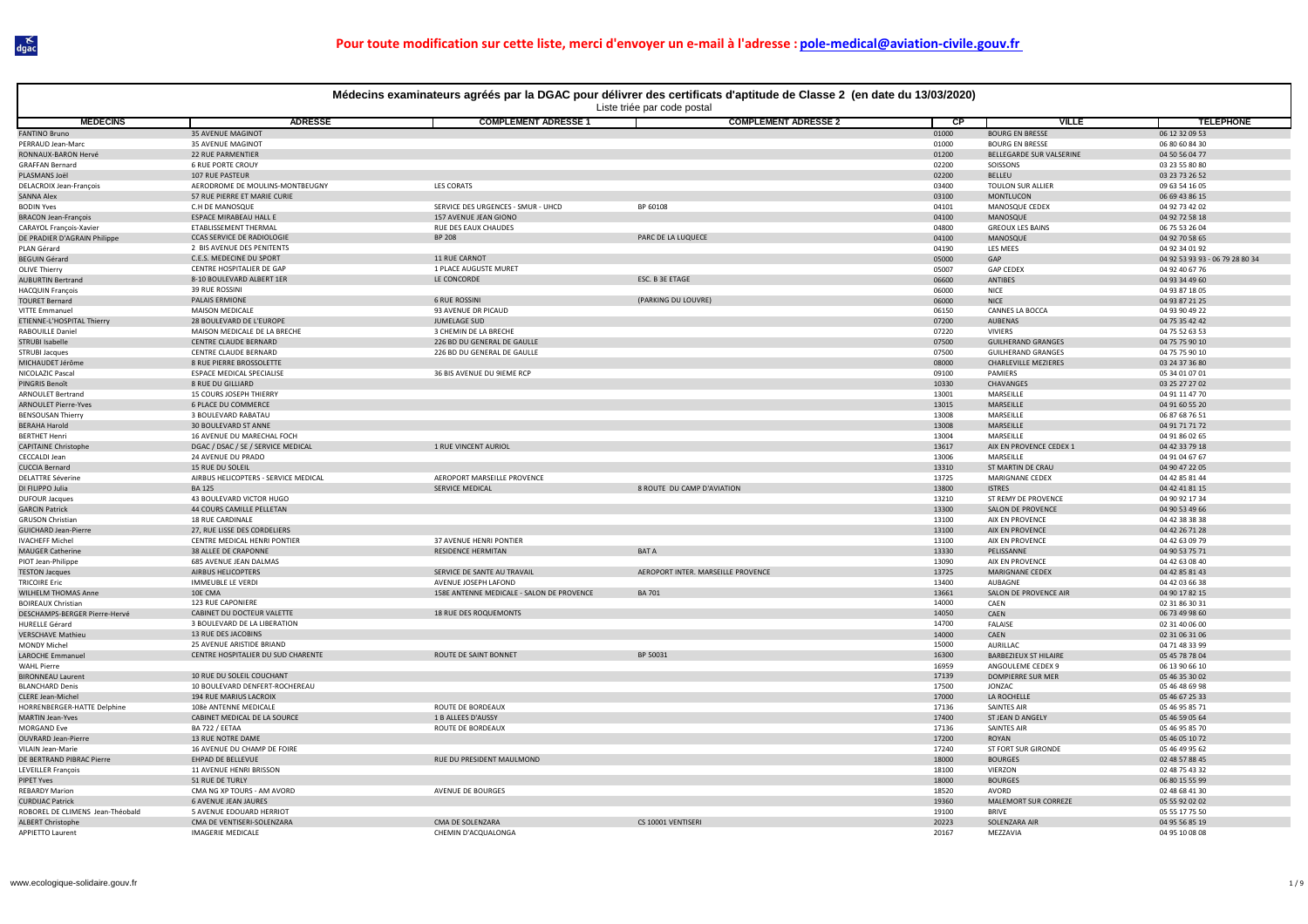| <b>MEDECINS</b>                                    | <b>ADRESSE</b>                                               | <b>COMPLEMENT ADRESSE 1</b>                              | <b>COMPLEMENT ADRESSE 2</b>        | $\overline{CP}$ | <b>VILLE</b>                                 | <b>TELEPHONE</b>                 |
|----------------------------------------------------|--------------------------------------------------------------|----------------------------------------------------------|------------------------------------|-----------------|----------------------------------------------|----------------------------------|
| <b>NUYTS Eric</b>                                  | ROND POINT D'ARCA                                            | LIFU DIT CAMPICCIOLI                                     |                                    | 20137           | PORTO-VECCHIO                                | 04 95 70 34 44                   |
| <b>ONIMUS Gabriel</b>                              | 30 BOULEVARD PAOL                                            |                                                          |                                    | 20200           | <b>BASTIA</b>                                | 04 95 31 04 75                   |
| <b>SERGENT Anne-Marie</b>                          | SERVICE MEDICAL DGAC DE CORSE                                | AEROPORT NAPOLEON BONAPARTE                              | BP 70979                           | 20700           | AJACCIO CEDEX 9                              | 06 14 35 96 47                   |
| CAILLAUX Bruno-Xavier                              | 7 BIS PLACE DARCY                                            |                                                          |                                    | 21000           | <b>DIJON</b>                                 | 03 80 30 55 55                   |
| <b>CHANTEGRET Alban</b>                            | CRU-U SAMU 21 - CHU DIJON                                    | BD DE LATTRE DE TASSIGNY                                 | BP 77908                           | 21079           | <b>DIJON CEDEX</b>                           | 06 82 16 23 25                   |
| DIDI Roy                                           | CHS DE LA CHARTREUSE                                         | 1 BOULEVARD CHANOINE KIR                                 |                                    | 21033           | <b>DIJON CEDEX</b>                           | 03 80 42 48 61                   |
| <b>GROSS Jean-Louis</b><br>MONTANGERAND Patrick    | HOPITAL DE NUITS SAINT GEORGES<br>SERVICE MEDICAL ORANGE     | 55 RUE HENRI CHALLAND<br>7/9 RUE JOLIET                  | BP 88007                           | 21700<br>21080  | <b>NUITS ST GEORGES</b><br>DIJON CEDEX 9     | 06 47 53 45 50<br>06 88 10 47 46 |
| POULINGUE Mélanie                                  | 3 RUE DES RIOTTES                                            |                                                          |                                    | 21121           | HAUTEVILLE-LES-DIJON                         | 03 80 65 75 96                   |
| RIFLER Jean-Pierre                                 | 25 RUE ANATOLE HUGOT                                         |                                                          |                                    | 21500           | <b>MONTBARD</b>                              | 06 80 89 83 85                   |
| <b>TAUPENOT Daniel</b>                             | 4 RUE DU DR LAVIROTTE                                        |                                                          |                                    | 21340           | <b>NOLAY</b>                                 | 03 80 21 73 41                   |
| <b>HURELLE Philippe</b>                            | POLE SANITAIRE                                               | <b>CENTRE HOSPITALIER</b>                                | 17 RUE DE L'ARMOR                  | 22200           | PABU                                         | 02 96 44 81 10                   |
| <b>MARECHAL Vincent</b>                            | SERVICE ORL                                                  | POLE ARMORICAIN DE SANTE                                 | 12 RUE FRANCOIS JACOB              | 22190           | PLERIN                                       | 02 57 24 02 57                   |
| <b>DUMONTET Jean-Louis</b><br><b>GONON Arlette</b> | MAISON DE SANTE<br><b>CENTRE MEDICAL THIERS</b>              | RUE DU MOULIN<br>21 AVENUE THIERS                        |                                    | 24410<br>24200  | ST AULAYE<br>SARLAT LA CANEDA                | 05 53 90 61 68<br>05 53 59 19 49 |
| MANGENEY Guy                                       | POLE MEDICAL DR VICTOR NESSMANN                              | 88 ROUTE DE L'ABBE BREUIL                                |                                    | 24200           | SARLAT LA CANEDA                             | 05 53 59 10 24                   |
| NGUYEN-HUU-CHIEU Roger                             | 4 BIS AVENUE DE LA FORGE                                     |                                                          |                                    | 24620           | LES EYZIES DE TAYAC SIREUIL                  | 05 53 09 50 72                   |
| PELE Patrice                                       | 4 RUE ANTOINE GADAUD                                         |                                                          |                                    | 24000           | PERIGUEUX                                    | 05 53 53 43 11                   |
| SABOURET Bruno                                     | 13 BOULEVARD VICTOR HUGO                                     | BP 740                                                   |                                    | 24107           | <b>BERGERAC CEDEX</b>                        | 05 53 27 27 19                   |
| <b>CURE Jean-Baptiste</b>                          | SCP CURE PONCOT - ESPACE MEDICAL                             | 1A RUE DES PRES CHALOTS                                  |                                    | 25220           | ROCHE LEZ BEAUPRE                            | 03 81 55 49 25                   |
| <b>ABBURA Laurent</b>                              | 81è ANTENNE MEDICALE DE CHABEUIL                             | BASE DE DEFENSE DE VALENCE                               | CS 41008                           | 26032           | VALENCE CEDEX                                | 04 75 79 76 10                   |
| FOURNET Jean-Michel                                | 15 PLACE DU 8 MAI 1945                                       |                                                          |                                    | 26140           | ST RAMBERT D ALBON                           | 04 75 31 00 10                   |
| JUVIN Pierre-Henri<br>MOUTEL Dominique             | LE CHARBONNEL<br>CENTRE MEDICAL DE LA PAVIGNE                | 42 BIS RUE PALESTRO<br>2 RUE DE CLERIEUX                 |                                    | 26100<br>26100  | ROMANS SUR ISERE<br>ROMANS SUR ISERE         | 04 75 02 53 13<br>06 80 03 21 97 |
| <b>DIMOND Christian</b>                            | <b>CABINET MEDICAL</b>                                       | 20 RUE DE GRENOBLE                                       |                                    | 27000           | <b>EVREUX</b>                                | 02 32 33 12 72                   |
| <b>DUPUIS Claude</b>                               | 20 RUE DU MARECHAL JOFFRE                                    |                                                          |                                    | 27220           | ST ANDRE DE L EURE                           | 02 32 37 54 06                   |
| <b>LAFITTE Emmanuelle</b>                          | 2E CENTRE MEDICAL DES ARMEES                                 | 132E ANTENNE MEDICALE                                    | BASE AERIENNE 105 - ROUTE DE PARIS | 27037           | <b>EVREUX CEDEX</b>                          | 05 58 46 77 97                   |
| LOREAU Jean-Marie                                  | ANTENNE MEDICALE DES ARMEES D' EVREUX                        | ROUTE DE PARIS                                           |                                    | 27037           | <b>EVREUX CEDEX</b>                          | 02 32 62 11 75                   |
| DO CAO Nha                                         | <b>11 RUE DU MOULIN</b>                                      |                                                          |                                    | 28200           | <b>MARBOUE</b>                               | 02 37 44 92 26                   |
| <b>FARAGUET Cyrille</b>                            | HOPITAL LOUIS PASTEUR                                        | 4, RUE CLAUDE BERNARD                                    |                                    | 28630           | LE COUDRAY                                   | 02 37 30 37 67                   |
| <b>VILARET Michel</b><br><b>BOUCZO Serge</b>       | 11 PLACE DU JEU DE PAUME<br>148 BOULEVARD DE COATAUDON       |                                                          |                                    | 28320<br>29490  | GALLARDON<br><b>GUIPAVAS</b>                 | 02 37 31 50 20<br>02 98 02 26 26 |
| <b>BOUVAREL Sophie</b>                             | 16EME CMA                                                    | 129EME AM - LANVEOC POULMIC                              | CC 600                             | 29240           | <b>BREST CEDEX 9</b>                         | 02 98 23 39 60                   |
| <b>GARETIER Cécile</b>                             | BCRM BREST - 16è CMA                                         | 189è ANTENNE MEDICALE                                    | CC74                               | 29240           | <b>BREST CEDEX 9</b>                         | 02 98 22 24 17                   |
| <b>DELORD Jean-Jacques</b>                         | 3 PLACE DES ARENES                                           |                                                          |                                    | 30000           | <b>NIMES</b>                                 | 04 66 36 66 66                   |
| <b>LADET Alexandre</b>                             | 10 RUE DU DOCTEUR GARDES                                     |                                                          |                                    | 30700           | UZES                                         | 04 66 22 23 24                   |
| <b>MARCELLIN Guy</b>                               | 130 ROUTE DE LANGLADE                                        |                                                          |                                    | 30870           | CLARENSAC                                    | 06 62 44 77 95                   |
| ABDI-KRIAA Leïla                                   | <b>CENTRE MEDICAL</b>                                        | 8 PLACE VINCENT AURIOL                                   |                                    | 31860           | <b>LABARTHE SUR LEZE</b>                     | 05 61 08 02 58                   |
| <b>BECCO Simone-Marie</b><br><b>BLANC Muriel</b>   | 44 AVENUE ETIENNE BILLIERES<br>37 CHEMIN DE FOURNAULIS       |                                                          |                                    | 31300<br>31170  | <b>TOULOUSE</b><br>TOURNEFEUILLE             | 06 80 68 62 34<br>05 61 30 05 28 |
| <b>CORNAC Alain</b>                                | AEROPORT DE TOULOUSE BLAGNAC                                 | BATO 5, HALL B, 3EME ETAGE                               | CS 60030                           | 31701           | <b>BLAGNAC CEDEX</b>                         | 05 61 71 06 77                   |
| <b>DAVY Christian</b>                              | 7 RUE ROQUELAINE                                             |                                                          |                                    | 31000           | <b>TOULOUSE</b>                              | 05 61 62 53 30                   |
| <b>FSCAT Michel</b>                                | 75 AVENUE DE TOULOUSE                                        |                                                          |                                    | 31750           | <b>ESCALQUENS</b>                            | 06 61 19 82 81                   |
| GALY Jean-Jacques                                  | <b>66 RUE PARGAMINIERES</b>                                  |                                                          |                                    | 31000           | <b>TOULOUSE</b>                              | 06 09 72 36 20                   |
| <b>JOURDAN Pierre</b>                              | AEROPORT DE TOULOUSE BLAGNAC                                 | BAT. 5, HALL B, 3EME ETAGE                               | BP 60030                           | 31701           | <b>BLAGNAC CEDEX</b>                         | 05 61 71 06 71                   |
| <b>LACROIX Jean-Jacques</b>                        | 12 PLACE CHARLES OURGAUT                                     |                                                          |                                    | 31340           | VILLEMUR SUR TARN                            | 06 21 25 86 84                   |
| LADEVIE Bernard                                    | 20 CHEMIN DE MORDESSON                                       |                                                          |                                    | 31560           | <b>SAINT LEON</b>                            | 06 71 69 65 30                   |
| LAFAILLE Jean-Yves<br><b>MORA Dominique</b>        | AEROPORT DE TOULOUSE BLAGNAC<br>AEROPORT DE TOULOUSE BLAGNAC | BATO 5, HALL B, 3EME ETAGE<br>BATO 5, HALL B, 3EME ETAGE | CS 60030<br>CS 60030               | 31701<br>31701  | <b>BLAGNAC CEDEX</b><br><b>BLAGNAC CEDEX</b> | 06 61 71 06 71<br>06 28 22 42 89 |
| NIZARD Dominique                                   | <b>18 RUE FRANCOIS CARRIERE</b>                              |                                                          |                                    | 31700           | <b>BLAGNAC</b>                               | 05 61 71 96 45                   |
| PATTE Jean-François                                | 7 PLACE DU FER A CHEVAL                                      |                                                          |                                    | 31300           | <b>TOULOUSE</b>                              | 05 61 42 88 86                   |
| PICARD Joël                                        | FNAC                                                         | 7 AVENUE EDOUARD BELIN                                   |                                    | 31055           | <b>TOULOUSE CEDEX 4</b>                      | 05 62 17 45 12                   |
| POUDEROUX Jean-Pierre                              | 16 AVENUE DE GAMEVILLE                                       |                                                          |                                    | 31650           | ST ORENS DE GAMEVILLE                        | 05 61 50 11 22                   |
| <b>DELORD André</b>                                | 56 AVENUE DES PYRENEES                                       |                                                          |                                    | 32000           | AUCH                                         | 06 07 03 03 24                   |
| DOUSTEYSSIER Laurent                               | 17 BIS RUE DE L'HOPITAL                                      |                                                          |                                    | 32720           | <b>BARCELONNE DU GERS</b>                    | 05 62 09 44 16                   |
| <b>GALLARDO Claude</b><br><b>GUEZ Jean-Maurice</b> | RUE DE L'AMITIE<br><b>URGENCES CH - AUCH</b>                 | AU BOURG<br>ALLEE MARIE CLARAC                           | BP 80382                           | 32410<br>32008  | CASTERA VERDUZAN<br>AUCH CEDEX               | 05 62 68 13 18<br>05 62 61 32 03 |
| MARSEILLAN Henry-Jean                              | 2 RUE BEAUSOLEIL                                             |                                                          |                                    | 32140           | MASSEUBE                                     | 05 62 66 02 54                   |
| <b>ALARD Jean-Marie</b>                            | 28 RUE DU COMMANDANT CHARCOT                                 |                                                          |                                    | 33140           | VILLENAVE D ORNON                            | 06 10 80 62 53                   |
| <b>BAHEZRE DE LANLAY Loïc</b>                      | 7 BOULEVARD DE L'OCEAN                                       |                                                          |                                    | 33115           | PYLA SUR MER                                 | 05 56 54 03 22                   |
| <b>BANAYAN Khosrow</b>                             | 134, AVENUE DU MEDOC LE VIGEAN                               |                                                          |                                    | 33320           | EYSINES                                      | 05 56 57 63 12                   |
| <b>BAREAU Laura</b>                                | ANTENNE MEDICALE DE CAZAUX                                   | BP 70413                                                 |                                    | 33164           | LA TESTE CEDEX                               | 05 57 15 52 01                   |
| <b>BERTRAND Laetitia</b>                           | ANTENNE MEDICALE                                             | <b>BASE AERIENNE 120</b>                                 |                                    | 33260           | CAZAUX                                       | 05 57 15 51 32                   |
| <b>BINET Dominique</b>                             | 18 AVENUE DU GENERAL DE GAULLE                               |                                                          | CS 80002                           | 33290<br>33882  | <b>BLANQUEFORT</b>                           | 05 56 95 07 34                   |
| <b>BISCONTE Sébastier</b><br>CAVASINO Daniel       | CEMPN - HIA ROBERT PICQUE<br>292 AVENUE DE TIVOLI            | 351 ROUTE DE TOULOUSE                                    |                                    | 33110           | VILLENAVE D ORNON CEDEX<br>LE BOUSCAT        | 05 56 84 72 85<br>05 56 02 15 60 |
| <b>CHAUFER Matthieu</b>                            | DMF/ESSMA - CFA/CMDMT                                        | 223 RUE DE BEGLES                                        | CS 21152                           | 33068           | <b>BORDEAUX CEDEX</b>                        | 05 33 89 84 02                   |
| <b>CHEMIN Philippe</b>                             | 41 AVENUE SAINT AMAND                                        |                                                          |                                    | 33200           | <b>BORDEAUX</b>                              | 05 56 02 06 06                   |
| CINA Gérard                                        | 3 RUE CAMILLE PISSARO                                        |                                                          |                                    | 33700           | MERIGNAC                                     | 05 56 47 35 90                   |
| DE LAITRE Gérard                                   | <b>74 RUE PIERRE CURIE</b>                                   |                                                          |                                    | 33140           | VILLENAVE D ORNON                            | 05 56 75 85 75                   |
| <b>DOIREAU Philippe</b>                            | SERVICE MEDICAL DSAC-SO                                      | AEROPORT - BLOC TECHNIQUE                                | TSA 95003                          | 33688           | <b>MERIGNAC CEDEX</b>                        | 05 57 92 84 71                   |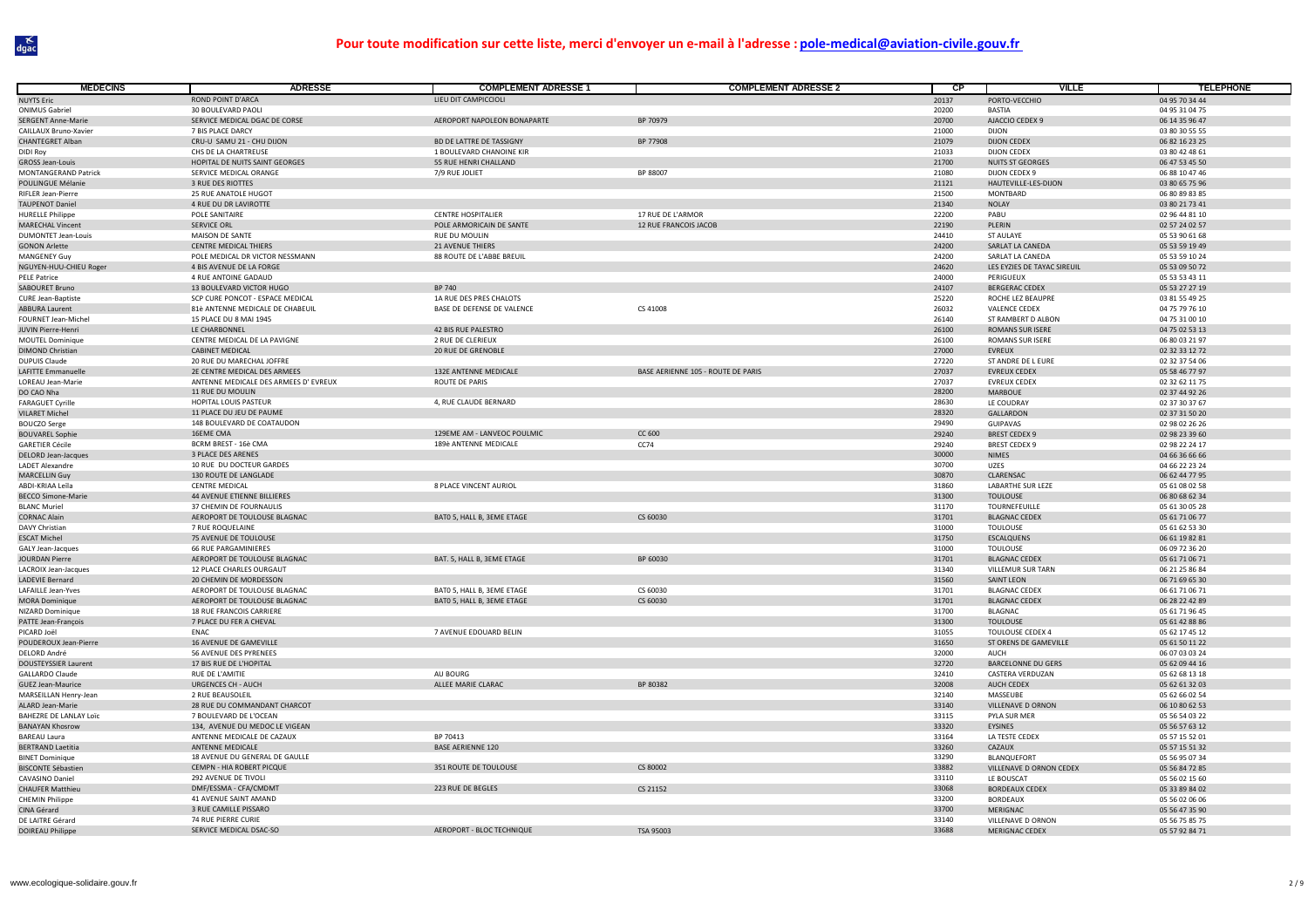| <b>MÉDECINS</b>                                   | <b>ADRESSE</b>                                       | <b>COMPLEMENT ADRESSE 1</b>           | <b>COMPLEMENT ADRESSE 2</b>              | <b>CP</b>      | <b>VILLE</b>                              | <b>TELEPHONE</b>                 |
|---------------------------------------------------|------------------------------------------------------|---------------------------------------|------------------------------------------|----------------|-------------------------------------------|----------------------------------|
| <b>GELLEE Gilles</b>                              | 26 AVENUE MARECHAL DE LATTRE DE TASSIGNY             |                                       |                                          | 33700          | MERIGNAC                                  | 06 63 85 40 58                   |
| <b>GUIGUET Philippe</b>                           | SERVICE MEDICAL DSAC-SO                              | BP 70116                              |                                          | 33704          | <b>MERIGNAC CEDEX</b>                     | 05 57 92 84 72                   |
| <b>HARDY Cédric</b>                               | CEMPN - HIA ROBERT PIQUE                             | 351 ROUTE DE TOULOUSE                 | <b>BP 28</b>                             | 33882          | VILLENAVE D'ORNON                         | 05 56 84 72 78                   |
| <b>HERVOUET Jean-Luc</b>                          | SERVICE MEDICAL DSAC-SO                              | BP 70116                              |                                          | 33704          | <b>MERIGNAC CEDEX</b>                     | 05 57 92 84 70                   |
| <b>LELY Laurent</b>                               | COMMANDEMENT DES FORCES AERIENNES / UNITE 223        | BA 106 - 223 RUE DE BEGLES            | CS 21152                                 | 33068          | <b>BORDEAUX CEDEX</b>                     | 05 57 53 63 43                   |
| LEYRAL HERVE                                      | CENTRE MEDICAL MERMOZ                                | AVENUE DU 18 JUIN 1940                |                                          | 33127          | MARTIGNAS SUR JALLE                       | 05 33 89 53 80                   |
| NGUYEN HUYNH Sylvain                              | CABINET MEDICAL D'EXPERTISE LIBERAL AERONAUTIQUE     | AEROPORT DE BORDEAUX MERIGNAC         | CIDEX B20                                | 33700          | MERIGNAC                                  | 06 31 87 22 43                   |
| ROMAIN-GUENOT Hélène                              | CMA DE BORDEAUX MERIGNAC                             | ANTENNE MEDICALE DE MERIGNAC - BA 106 | AVENUE DE L'ARGONNE - CS 70 037 - BP 106 | 33693          | <b>MERIGNAC CEDEX</b>                     | 05 57 53 68 62                   |
| SAGARDOY Guy                                      | PONT DE STEHELIN                                     | 1 RUE LAGRAVEYRE                      |                                          | 33200          | <b>BORDEAUX</b>                           | 05 56 12 01 11                   |
| SAGET Jérémy                                      | MAISON MEDICALE D'HASTIGNAN                          | 21 AVENUE VOLTAIRE                    |                                          | 33160          | ST MEDARD EN JALLES                       | 05 24 07 85 48                   |
| <b>BENAMRAN Simon</b>                             | 297 AVENUE DU PONT TRINQUAT                          |                                       |                                          | 34070          | MONTPELLIER                               | 04 67 65 71 10                   |
| <b>BRU Michel</b>                                 | 548 RUE DE LA ROQUETURIERE                           |                                       |                                          | 34090          | MONTPELLIER                               | 04 67 72 42 51                   |
| <b>CAYLUS Thibault</b>                            | <b>CABINET MEDICAL</b>                               | 1 BOULEVARD FOURNIL                   |                                          | 34290          | BASSAN                                    | 04 67 36 18 81                   |
| <b>DECOBERT Thierry</b>                           | 9 CARREFOUR D'ENSERUNE<br>548 RUE DE LA ROQUETURIERE |                                       |                                          | 34440<br>34090 | NISSAN LEZ ENSERUNE<br><b>MONTPELLIFF</b> | 06 80 42 90 30<br>04 67 72 42 51 |
| ROY Jean-Noë<br><b>VATON Bernard</b>              | 1 RUE VICTOIRE DE LA MARNE                           |                                       |                                          | 34000          | MONTPELLIER                               | 04 67 92 24 38                   |
| <b>BARONNAT Michel</b>                            | <b>HOPITAL ARTHUR GARDINER</b>                       | 1 RUE HENRI DUNANT                    |                                          | 35800          | <b>DINARD</b>                             | 02 99 16 88 88                   |
| <b>DANIEL Vincent</b>                             | SERVICE DE MEDECINE DU SPORT                         | CHU PONTCHAILLOU                      | 2 RUE HENRI LE GUILLOUX                  | 35033          | <b>RENNES CEDEX 9</b>                     | 02 99 28 41 33                   |
| <b>HOARAU Jean-Michel</b>                         | 32 RUE DU GRAND JARDIN                               |                                       |                                          | 35400          | <b>SAINT MALO</b>                         | 02 99 46 76 73                   |
| JOUBREL Alain                                     | 29 RUE NANTAISE                                      |                                       |                                          | 35000          | RENNES                                    | 02 99 31 56 56                   |
| <b>PRUAL Patrick</b>                              | 1 BOULEVARD DE VERDUN                                |                                       |                                          | 35000          | RENNES                                    | 02 99 54 32 19                   |
| <b>BELIN François</b>                             | 29 BIS RUE VICTOR HUGO                               |                                       |                                          | 36120          | <b>ARDENTES</b>                           | 02 54 36 20 43                   |
| <b>GRANGER Gérard</b>                             | 18 RUE DES FOSSES DE VILLATTE                        |                                       |                                          | 36100          | <b>ISSOUDUN</b>                           | 06 80 66 86 58                   |
| <b>VALETTE Henri</b>                              | 61 RUE AUCLERT DESCOTTES                             |                                       |                                          | 36200          | ARGENTON SUR CREUSE                       | 02 54 01 17 17                   |
| <b>EVEN Jean-Philippe</b>                         | 17EME CENTRE MEDICAL DES ARMEES DE TOURS             | RD 910                                |                                          | 37076          | TOURS CEDEX 2                             | 03 84 40 84 91                   |
| <b>FAUGON Henri</b>                               | 67 RUE DE CORMERY                                    |                                       |                                          | 37550          | SAINT AVERTIN                             | 02 47 05 38 46                   |
| <b>GALEANO Alexandre</b>                          | CENTRE MEDICO CHIRURGICAL DE TOURAINE                | 6 RUE THERESE ET RENE PLANIOL         |                                          | 37540          | SAINT CYR SUR LOIRE                       | 06 64 99 71 33                   |
| <b>GAUCHER Luc</b>                                | REHABILITATION RESPIRATOIRE                          | POLE SANTE LEONARD DE VINCI           | AVENUE DU PROF. ALEXANDRE MINKOWSKI      | 37170          | <b>CHAMBRAY LES TOURS</b>                 | 02 47 05 75 24                   |
| <b>KRUST Philippe</b>                             | 3 AVENUE DU 11 NOVEMBRE                              |                                       |                                          | 37250          | SORIGNY                                   | 02 47 50 22 22                   |
| MABIT Hélène                                      | 111E ANTENNE MEDICALE                                | RD 910                                |                                          | 37076          | <b>TOURS</b>                              | 01 36 16 95 50                   |
| <b>MONTIGON Coline</b>                            | 111E ANTENNE MEDICALE                                | 17F CMA                               | <b>ROUTE NATIONALE 910</b>               | 37076          | TOURS CEDEX 2                             | 06 63 62 40 29                   |
| <b>ROBLOT Christine</b>                           | CETRA-SAMU 37                                        | HOPITAL TROUSSEAU - CHRU TOURS        | AVENUE DE LA REPULIQUE                   | 37170          | <b>CHAMBRAY LES TOURS</b>                 | 06 12 28 62 07                   |
| <b>BERTRAND Bernard</b>                           | HOPITAL MICHALLON 8EME D                             | SERVICE CARDIOLOGIE                   | <b>BP 217</b>                            | 38043          | <b>GRENOBLE CEDEX 9</b>                   | 06 46 32 45 22                   |
| DULOQUIN Michèle                                  | 25 CHEMIN DU CLOS VERT                               |                                       |                                          | 38330          | <b>ST ISMIER</b>                          | 06 38 48 71 47                   |
| <b>PERRIN Gilles</b>                              | 78 BIS RUE DE STALINGRAD                             |                                       |                                          | 38100          | GRENOBLE                                  | 04 76 87 99 33                   |
| <b>RIOT Denis</b>                                 | 1 RUE RENE CLAIR                                     |                                       |                                          | 38130          | <b>ECHIROLLES</b>                         | 09 61 46 89 48                   |
| <b>DESBIEZ Bernard</b>                            | CABINET MEDICAL                                      | 28 RUE DE LA DEMI LUNE                |                                          | 39140          | <b>BLETTERANS</b>                         | 03 84 48 12 80                   |
| <b>BROCAIRES Pauline</b>                          | <b>BASE AERIENNE 118</b>                             | AVENUE DU COLONEL ROZANOFF            |                                          | 40000          | <b>MONT DE MARSAN</b>                     | 05 58 46 61 36                   |
| <b>DULAURENT Erwar</b>                            | ANTENNE MEDICALE DE MONT MARSAN                      | <b>BASE AERIENNE 18</b>               | 1061 AVENUE DU COLONEL ROZANOFF          | 40118          | MONT DE MARSAN CEDEX                      | 05 58 46 76 85                   |
| LATERRADE Bernard                                 | 104 RUE DE L'EGLISE<br>RESIDENCE ROMANCE             |                                       |                                          | 40230          | <b>BENESSE MAREMNE</b>                    | 05 58 72 56 45                   |
| <b>TURBAN Gaël</b><br><b>VAQUETTE Jean-Pierre</b> | 2 RUE ASPE                                           | 1 RUE DU BERDOT                       |                                          | 40100<br>40180 | <b>DAX</b><br><b>NARROSSE</b>             | 05 58 74 59 22<br>05 58 35 32 95 |
| CHIQUET Laurent                                   | 1 RUE DU COLONNEL DE MONTLAUR                        |                                       |                                          | 41000          | <b>BLOIS</b>                              | 02 54 45 18 16                   |
| <b>GRANDON Jean-Philippe</b>                      | 1 RUE DES SEQUOIAS                                   |                                       |                                          | 41120          | CELLETTES                                 | 02 54 70 47 95                   |
| <b>HERRY Guy</b>                                  | 18 RUE DE LA TAILLE AUX MOINES                       |                                       |                                          | 41000          | <b>BLOIS</b>                              | 02 54 43 31 21                   |
| <b>BROSSEAU Guillaume</b>                         | CLINIQUE NOUVELLE DU FOREZ                           | 28, ROUTE NOUVELLE                    |                                          | 42600          | <b>MONTBRISON</b>                         | 06 68 40 18 36                   |
| MARGOTTON Jean                                    | <b>CLINIQUE DE RENAISON</b>                          | 75 RUE GENERAL GIRAUD                 |                                          | 42300          | ROANNE                                    | 04 77 44 45 16                   |
| <b>REYMOND Solange</b>                            | 9 RUE AUGUSTE KEUFER                                 |                                       |                                          | 42100          | <b>ST ETIENNE</b>                         | 04 77 59 79 79                   |
| MICHE Julien                                      | HÔPITAL EMILE ROUX                                   | 12 BD DU DR CHANTEMESSE               |                                          | 43000          | LE PUY EN VELAY                           | 07 81 81 12 82                   |
| <b>BERKOVITS Alain</b>                            | 49 RUE JULES GRANDJUAN                               |                                       |                                          | 44300          | <b>NANTES</b>                             | 02 40 18 32 32                   |
| <b>FEUILLETTE Hervé</b>                           | 3 ALLEE SIMONE VEIL                                  | <b>BOURGNEUF EN RETZ</b>              |                                          | 44580          | <b>BOURNEUF EN RETZ</b>                   | 02 40 21 42 05                   |
| SEHAN Aimé                                        | 2 RUE MARIE CURIE                                    |                                       |                                          | 44570          | TRIGNAC                                   | 02 40 90 08 30                   |
| VIROT Jean-Luc                                    | 118 AVENUE GUY DE LA MORANDAIS                       |                                       |                                          | 44500          | LA BAULE                                  | 02 40 24 69 69 - 06 84 59 08 62  |
| <b>ALOIRD Pamela</b>                              | 17EME CMA DE TOURS                                   | 100EME ANTENNE MEDICALE DE BRICY      | BP 64229                                 | 45144          | SAINT JEAN DE RUELLE CEDEX                | 02 38 42 66 53                   |
| <b>BLANCHARD Christophe</b>                       | IMPASSE DE LA GIRAUDIERE                             |                                       |                                          | 45370          | JOUY LE POTIER                            | 06 80 68 29 98                   |
| <b>BRET Gaëlle</b>                                | 79EME ANTENNE MEDICALE - LYON MONT VERDUN            | BASE AERIENNE 942 - BP 19             |                                          | 69579          | <b>LIMONEST CEDEX</b>                     | 04 72 26 08 75                   |
| <b>DEFOSSEZ Marc</b>                              | 6 PLACE DU MONCEAU                                   |                                       |                                          | 45300          | PITHIVIERS LE VIEIL                       | 06 80 00 81 85                   |
| <b>HUGUET Claude</b>                              | 75 ALLEE DES SABLONNIERES                            |                                       |                                          | 45770          | SARAN                                     | 02 38 73 50 88                   |
| <b>LACASSE Pierre</b>                             | 26 AVENUE DE SAINT MESMIN                            |                                       |                                          | 45100          | ORLEANS                                   | 02 38 56 44 33 - 06 73 48 98 45  |
| <b>KERVARREC Yann</b>                             | 19 BOULEVARD ALEXANDRE MARTIN                        |                                       |                                          | 45000          | ORLEANS                                   | 02 38 62 50 04                   |
| LEFEVRE Maïlys                                    | 17EME CMA DE TOURS                                   | 100EME ANTENNE MEDICALE DE BRICY      | BP 64229                                 | 45144          | SAINT JEAN DE RUELLE CEDEX                | 02 38 42 66 43                   |
| <b>AZAIS Philip</b>                               | 12-13 AVENUE GEORGES CLEMENCEAU                      |                                       |                                          | 46100          | FIGEAC                                    | 05 65 34 11 52                   |
| DEBERGUE Jean-Claude                              | 143 RUF JUSKIWENSKI                                  |                                       |                                          | 46320          | LIVERNON                                  | 06 89 90 48 13                   |
| <b>HUNG Marc</b>                                  | ESPACE DE SANTE DES HARAS                            | PLACE DES DROITS DE L'HOMME           |                                          | 47300          | VILLENEUVE SUR LOT                        | 05 53 70 20 70                   |
| <b>LEVY Patrick</b>                               | CABINET MEDICAL DE GANET                             | 17 AVENUE JEAN SEBASTIEN BACH         |                                          | 47520<br>47000 | LE PASSAGE                                | 05 53 96 11 13                   |
| MAUROUX Jean-Louis                                | CLINIQUE ESQUIROL - ST HILAIRE                       | 1 RUE DU DR ET MME DELMAS             |                                          |                | AGEN                                      | 05 53 69 97 68                   |
| MEYNIEU Alain<br><b>ALBARIC Christian</b>         | <b>GROUPE MEDICAL</b><br>216 ROUTE DE FLORAC         | 18 BIS AVENUE DU MARECHAL LECLERC     |                                          | 47300<br>48150 | VILLENEUVE SUR LOT<br><b>MEYRUEIS</b>     | 05 53 36 70 36<br>06 08 58 41 54 |
| CHARRUAU Rémy                                     | CENTRE MEDICAL LAENNEC                               | 13 AVENUE DU MOULIN MARCILLE          |                                          | 49130          | LES PONTS DE CE                           | 02 41 96 96 96                   |
| <b>FRADIN Dominique</b>                           | POLYCLINIQUE DU PARC                                 | LA CHEVAULIERE                        | AVENUE DES SABLES                        | 49300          | CHOLET                                    | 02 41 63 42 77                   |
| GERBOUIN Jean-Marc                                | 51 RUE DES MAUGES                                    | <b>CABINET MEDICAL</b>                |                                          | 49620          | LA POMMERAYE                              | 02 41 77 70 56                   |
|                                                   |                                                      |                                       |                                          |                |                                           |                                  |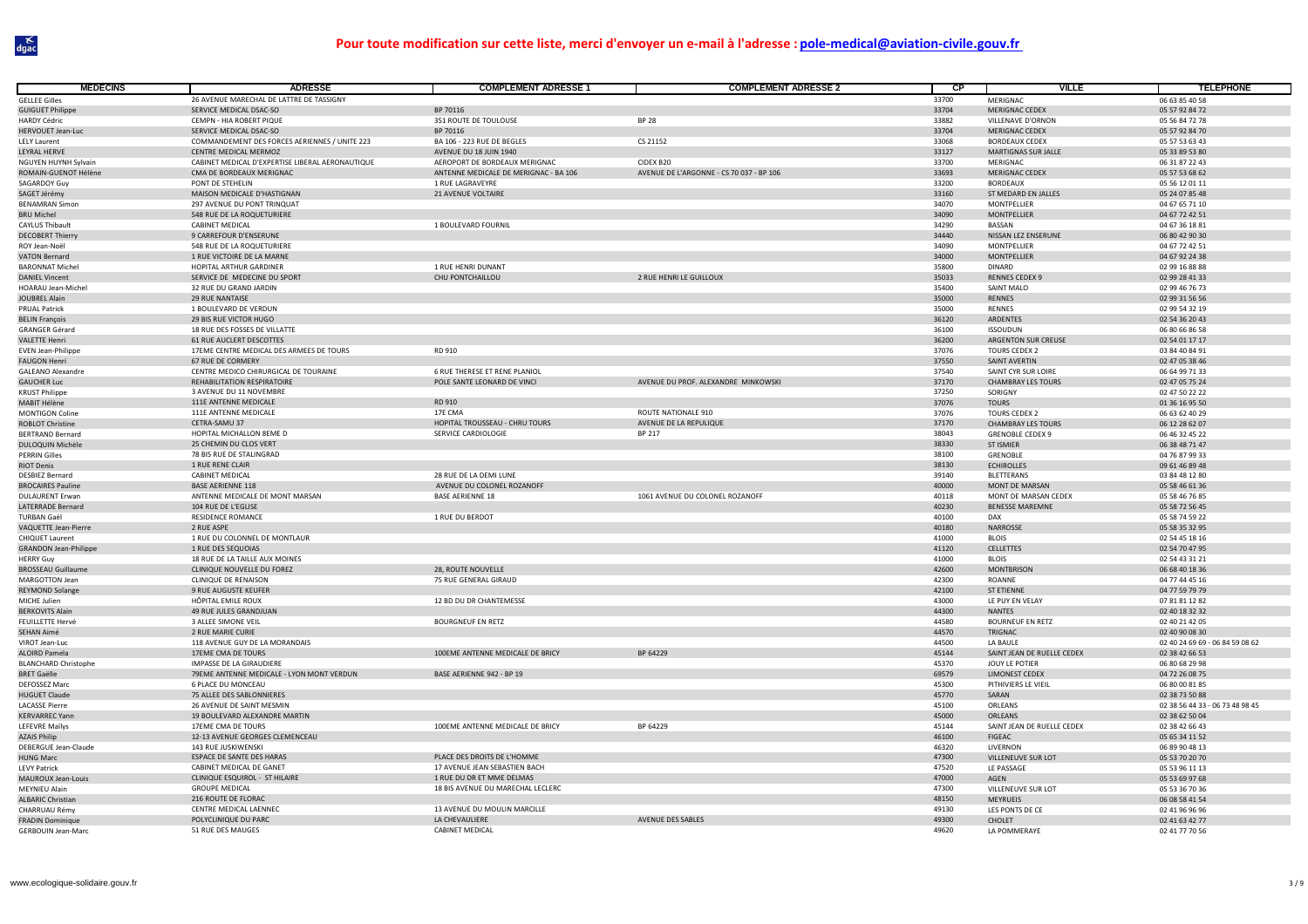| <b>MEDECINS</b>                                  | <b>ADRESSE</b>                                               | <b>COMPLEMENT ADRESSE 1</b>                         | <b>COMPLEMENT ADRESSE 2</b>        | $\overline{CP}$ | <b>VILLE</b>                                   | <b>TELEPHONE</b>                 |
|--------------------------------------------------|--------------------------------------------------------------|-----------------------------------------------------|------------------------------------|-----------------|------------------------------------------------|----------------------------------|
| LABOUTE Christian                                | CENTRE HOSPITALIER DE SAUMUR                                 | ROUTE DE FONTEVRAUD                                 |                                    | 49400           | SAUMUR                                         | 06 07 15 43 24                   |
| <b>HARDOUIN Philippe</b>                         | <b>8 ROUTE DES CARRIERES</b>                                 |                                                     |                                    | 50330           | GONNEVILLE                                     | 02 33 87 52 52                   |
| LEMARDELEY Jean-Yves                             | SAINT-MICHEL                                                 | 43 RUE DU ROCHER                                    |                                    | 50140           | <b>MORTAIN</b>                                 | 06 11 29 21 76                   |
| RIVIERE Joël                                     | POLYCLINIQUE DU COTENTIN                                     | AVENUE DU THIVET                                    |                                    | 50100           | CHERBOURG EN COTENTIN                          | 02 33 78 51 30                   |
| <b>TOULORGE Patrick</b>                          | <b>CLINIQUE H GUILLARD</b>                                   | 3B RUE DE CROÛTE                                    |                                    | 50200           | COUTANCES                                      | 06 75 86 00 37                   |
| <b>VESVAL Loïc</b>                               | LE COMMODORE                                                 | 3 RUE DU BOSQ                                       |                                    | 50400           | GRANVILLE                                      | 02 33 90 62 21                   |
| <b>BARRE PASCAL</b>                              | 2 RUE ALBERTO SANTOS DUMONT                                  | BP 1033                                             |                                    | 51687           | REIMS                                          | 03 26 84 61 71                   |
| <b>BONNET Daniel</b>                             | CHU DE REIMS                                                 | UNITE HYPERBARIE                                    | 45 RUE COGNAC-JAY                  | 51092           | <b>REIMS CEDEX</b>                             | 06 09 37 70 70                   |
| <b>DEJEAN François</b>                           | CENTRE HOSPITALIER AUBAN MOET<br><b>RST</b>                  | SERVICE DE GYNECOLOGIE OBSTETRIQUE                  | BP 137                             | 51205           | EPERNAY CEDEX                                  | 06 81 56 89 85                   |
| DUMAUSE Gaëlle<br>MASSIOU Jérôme                 | <b>18 RUE PIERRE BAYEN</b>                                   | 28 RUE RENE CASSIN                                  |                                    | 51430<br>51000  | <b>BEZANNES</b><br><b>CHALONS EN CHAMPAGNE</b> | 06 29 48 63 17<br>06 08 92 64 25 |
| <b>TALMUD Marc</b>                               | 14 RUE DE L'ECU                                              |                                                     |                                    | 51100           | <b>REIMS</b>                                   | 03 26 47 80 80                   |
| <b>SIMON Gilles</b>                              | 37 RUE DU MARECHAL DE                                        | LATTRE DE TASSIGNY                                  |                                    | 52100           | <b>ST DIZIER</b>                               | 06 64 78 67 97                   |
| SOUMAIRE Didier                                  | 5 RUE FELIX FAURE                                            |                                                     |                                    | 52600           | CHALINDREY                                     | 03 25 88 90 05                   |
| <b>CHAMAILLARD Sylvie</b>                        | 43 RUE ROBERT HARDY                                          |                                                     |                                    | 53000           | LAVAL                                          | 02 43 26 06 42                   |
| <b>BECK Pierre</b>                               | 51 RUE GAMBETTA                                              |                                                     |                                    | 54500           | VANDOEUVRE LES NANCY                           | 03 83 57 69 33                   |
| <b>CANT Daniel</b>                               | 15 RUE DU MARECHAL JOFFRE                                    |                                                     |                                    | 54720           | LEXY                                           | +32 477 500 455                  |
| <b>CHENUEL Bruno</b>                             | CHU DE NANCY BRABOIS ADULTES                                 | SCE DES EXAMENS DE LA FONCTION RESPIRATOIRE         | ALLEE DU MORVAN                    | 54511           | VANDOEUVRE LES NANCY CEDEX                     | 03 83 15 78 21                   |
| <b>DIDION François</b>                           | 9 CHEMIN STRATEGIQUE                                         |                                                     |                                    | 54130           | <b>SAINT MAX</b>                               | 03 83 21 70 01                   |
| <b>DUMAS Alain</b>                               | MGEN CENTRE DE SANTE                                         | <b>6 RUE DESILLES</b>                               |                                    | 54000           | <b>NANCY</b>                                   | 03 83 17 76 00                   |
| <b>GROSSE Yves</b>                               | 61 BIS AVENUE DE LA LIBERATION                               |                                                     |                                    | 54520           | LAXOU                                          | 03 83 28 81 75                   |
| <b>HACHET Etienne</b>                            | 9 RUE BLAISE PASCAL                                          |                                                     |                                    | 54320           | MAXEVILLE                                      | 03 83 35 15 06                   |
| POTTIE Jean-Charles<br><b>HANOUN Gaelle</b>      | CLINIQUE LOUIS PASTEUR<br>32 EME ANTENNE MEDICALE - 4ème CMA | 7 RUE PARMENTIER<br>BASE LIEUTENANT ETIENNE MANTOUX |                                    | 54270<br>55400  | <b>ESSEY LES NANCY</b><br>ETAIN                | 03 83 18 83 20<br>03 29 87 83 26 |
|                                                  | BCLM LORIENT - 16E CENTRE MEDICAL DES ARMEES                 | 125E ANTENNE MEDICALE                               | BP 92222                           | 56998           | <b>LORIENT CEDEX</b>                           | 02 97 12 75 58                   |
| <b>DUBOIS Marie</b><br><b>ESBRARD Justine</b>    | BCLM LORIENT - 16E CENTRE MEDICAL DES ARMEES                 | 125E ANTENNE MEDICALE                               | BP 92222                           | 56998           | <b>LORIENT CEDEX</b>                           | 02 97 12 75 58                   |
| <b>GIQUEL Pierre-Gildas</b>                      | <b>15 RUE DU VERGER</b>                                      |                                                     |                                    | 56860           | SENE                                           | 02 97 47 13 50                   |
| ROHMER Ingrid                                    | BCLM LORIENT - 16E CENTRE MEDICAL DES ARMEES                 | 125E ANTENNE MEDICALE                               | BP 92222                           | 56998           | <b>LORIENT CEDEX</b>                           | 02 97 12 75 58                   |
| SAADA Jacques                                    | 10 CHEMIN DE LA METAIRIE                                     |                                                     |                                    | 56470           | LA TRINITE SUR MEF                             | 02 97 30 15 00                   |
| SAUVET Gabriel                                   | <b>15 RUE KROEZ</b>                                          | PERSON                                              |                                    | 56920           | NOYAL PONTIVY                                  | 02 97 38 31 16                   |
| <b>TEXIER Didier</b>                             | 1 ALLEE DES ORIELS                                           |                                                     |                                    | 56000           | VANNES                                         | 02 97 40 63 33                   |
| DELMAS Gaël                                      | CLINIQUE CLAUDE BERNARD                                      | 97 RUE CLAUDE BERNARD                               |                                    | 57070           | METZ                                           | 03 87 39 60 00                   |
| KRANZ-BLETTERER Michèle                          | <b>68 GRAND RUE</b>                                          |                                                     |                                    | 57930           | MITTERSHEIM                                    | 06 08 06 20 30                   |
| <b>LAMBREY Thierry</b>                           | 24 RUF VOLTAIRE                                              |                                                     |                                    | 57300           | HAGONDANGE                                     | 03 87 71 42 42                   |
| <b>MOMPER Wilfrid</b>                            | CENTRE HOSPITALIER LEMIRE                                    | 7, RUE LEMIRE                                       |                                    | 57500           | ST AVOLD                                       | 03 87 29 50 60                   |
| <b>MULLER Philippe</b>                           | CABINET MEDICAL                                              | <b>6 RUE DU PETIT PARIS</b>                         |                                    | 57000           | METZ                                           | 03 87 74 10 85                   |
| <b>RETTEL Philippe</b>                           | 13 RUE PIERRE PERRAT                                         |                                                     |                                    | 57000           | METZ                                           | 03 87 66 31 86                   |
| SCHIBI Michel                                    | 1 RUE CHARLES PEGUY                                          |                                                     |                                    | 57570           | CATTENOM                                       | 03 82 55 43 57                   |
| <b>SCHMEER Dirk</b>                              | 10 PLACE DE LA LIBERATION<br>1 AVENUE MARCEAU                |                                                     |                                    | 57430<br>58000  | SARRALBE<br><b>NEVERS</b>                      | 03 87 97 80 09<br>03 86 61 12 97 |
| <b>BENEVISE Bernard</b><br><b>CODRON Vincent</b> | CABINET MEDICAL                                              | 64 AVENUE DU 14 JUILLET                             |                                    | 59139           | WATTIGNIES                                     | 03 20 16 09 09                   |
| DEFASQUE Philippe                                | 68 RUE ROGER SALENGRO                                        |                                                     |                                    | 59123           | <b>BRAY DUNES</b>                              | 06 14 51 30 79                   |
| <b>DELFORGE Marc</b>                             | 62 BIS RUE DE ROUBAIX                                        |                                                     |                                    | 59126           | LINSELLES                                      | 03 20 76 08 16                   |
| DEVIANNE Luc                                     | 791 RUE DES ECOLES                                           |                                                     |                                    | 59510           | <b>HEM</b>                                     | 03 20 20 93 69                   |
| <b>DUDENKO Pascal</b>                            | 1033 A - AVENUE DE LA REPUBLIQUE                             |                                                     |                                    | 59700           | MARCQ EN BAROEUL                               | 03 20 56 03 74                   |
| LEYS Jean-François                               | 1 RUE DU CAPITAINE LHEUREUX                                  |                                                     |                                    | 59184           | SAINGHIN EN WEPPES                             | 03 20 58 40 11                   |
| LOOCK Frédéric                                   | 258 RUE LOUIS CARRETTE                                       |                                                     |                                    | 59780           | CAMPHIN EN PEVELE                              | 06 61 13 45 73                   |
| MASSON Valérie                                   | 27 AVENUE SUZANNE                                            |                                                     |                                    | 59110           | LA MADELEINE                                   | 03 20 13 13 22                   |
| MAUPPIN Jean-Pierre                              | 1 RUE DU BERRY                                               |                                                     |                                    | 59700           | MARCQ EN BAROEUL                               | 06 68 46 42 36                   |
| MICHEL Alain                                     | 73 RUE HENRI BARBUSSE                                        |                                                     |                                    | 59770           | MARLY                                          | 03 27 33 13 82                   |
| MINE Philippe                                    | <b>LABORATOIRE MINE</b>                                      | PARC D'ACTIVITES VALLEE DE L'ECAILLON               | BP 31                              | 59224           | THIANT                                         | 03 27 24 66 66                   |
| PEZE Philippe                                    | 30 RUE DE DOUZIES<br>4/6 RUE SADI CARNOT                     |                                                     |                                    | 59600<br>59290  | MAUBEUGE                                       | 03 27 65 09 43                   |
| SAMAILLE Stéphane<br><b>VELUT Xavier</b>         | 27/B04 RUE MARCEAU                                           |                                                     |                                    | 59420           | WASQUEHAL<br>MOUVAUX                           | 03 20 65 03 55<br>03 20 27 01 27 |
| <b>BERCHE Hervé</b>                              | 5 JEAN-JACQUES BERNARD                                       | LE NEPHRON                                          |                                    | 60200           | COMPIEGNE                                      | 03 44 42 75 80                   |
| BODERLIQUE Frédéric                              | 222 AVENUE DE LA GARE                                        |                                                     |                                    | 60320           | <b>BETHISY ST PIERRE</b>                       | 03 44 92 23 66                   |
| <b>BOULLAND Philippe</b>                         | 25 TER RUE DU VALET                                          |                                                     |                                    | 60620           | BETZ                                           | 09 72 51 33 33                   |
| CARPENTIER Hervé                                 | 5 RUE DE MAIDSTONE                                           | BAT "TENOR" 3EME ETAGE                              |                                    | 60000           | <b>BEAUVAIS</b>                                | 03 44 45 04 72                   |
| <b>DULMET Yves</b>                               | 20 RUE D'HERIVAUX                                            |                                                     |                                    | 60580           | COYE LA FORET                                  | 03 44 58 63 19                   |
| <b>GROSSET-JANIN Anaïs</b>                       | 1ER CENTRE MEDICAL DES ARMEES                                | 24EME ANTENNE (CREIL)                               | ALLEE DU LIEUTENANT MAURICE CHORON | 60314           | <b>CREIL CEDEX 1</b>                           | 03 44 28 73 03                   |
| <b>KAMDOUM Charles</b>                           | 10 RUE DU STADE                                              |                                                     |                                    | 60560           | ORRY LA VILLE                                  | 09 54 50 88 46                   |
| <b>KESSLER Laurent</b>                           | 8 RUE DU CALVAIRE                                            |                                                     |                                    | 60300           | AVILLY ST LEONARD                              | 06 07 16 07 09                   |
| <b>LAMARRE Marc</b>                              | 90 RUE DE LA GARE                                            |                                                     |                                    | 60840           | <b>BREUIL LE SEC</b>                           | 03 44 78 21 18                   |
| LAVALARD Jean-François                           | 27 RUE DE LA POSTE                                           |                                                     |                                    | 60280           | CLAIROIX                                       | 06 80 26 57 56                   |
| PELLET Eric                                      | 5 AV. DU MARECHAL DE LATTRE DE TASSIGNY                      |                                                     |                                    | 60300           | SENLIS                                         | 03 44 53 02 61                   |
| OLIVIEZ - PELUFFE Nicole                         | 17 AVENUE DU MARECHAL JOFFRE                                 |                                                     |                                    | 60500           | CHANTILLY                                      | 06 72 40 20 49                   |
| <b>DECOURCELLE Thierry</b>                       | 2 RUE DU PROFESSEUR LOUVEL                                   |                                                     |                                    | 61140           | <b>BAGNOLES DE L ORNE</b>                      | 02 33 14 02 26                   |
| <b>CAMBIER Eric</b><br>DUVIVIER Jean-Marc        | 43 RUE DES FUSILLES<br>AERODROME DE CALAIS-DUNKERQUE         |                                                     |                                    | 62440<br>62730  | <b>HARNES</b><br><b>MARCK</b>                  | 03 21 75 53 09<br>06 86 42 40 88 |
| <b>EECHOUT Pascal</b>                            | 293 AVENUE CHARLES DE GAULLE                                 |                                                     |                                    | 62830           | SAMER                                          | 03 21 92 48 36                   |
| <b>LEROY Philippe</b>                            | 33 AVENUE ALFRED VAN PELT                                    |                                                     |                                    | 62300           | <b>LENS</b>                                    | 03 21 67 77 00                   |
|                                                  |                                                              |                                                     |                                    |                 |                                                |                                  |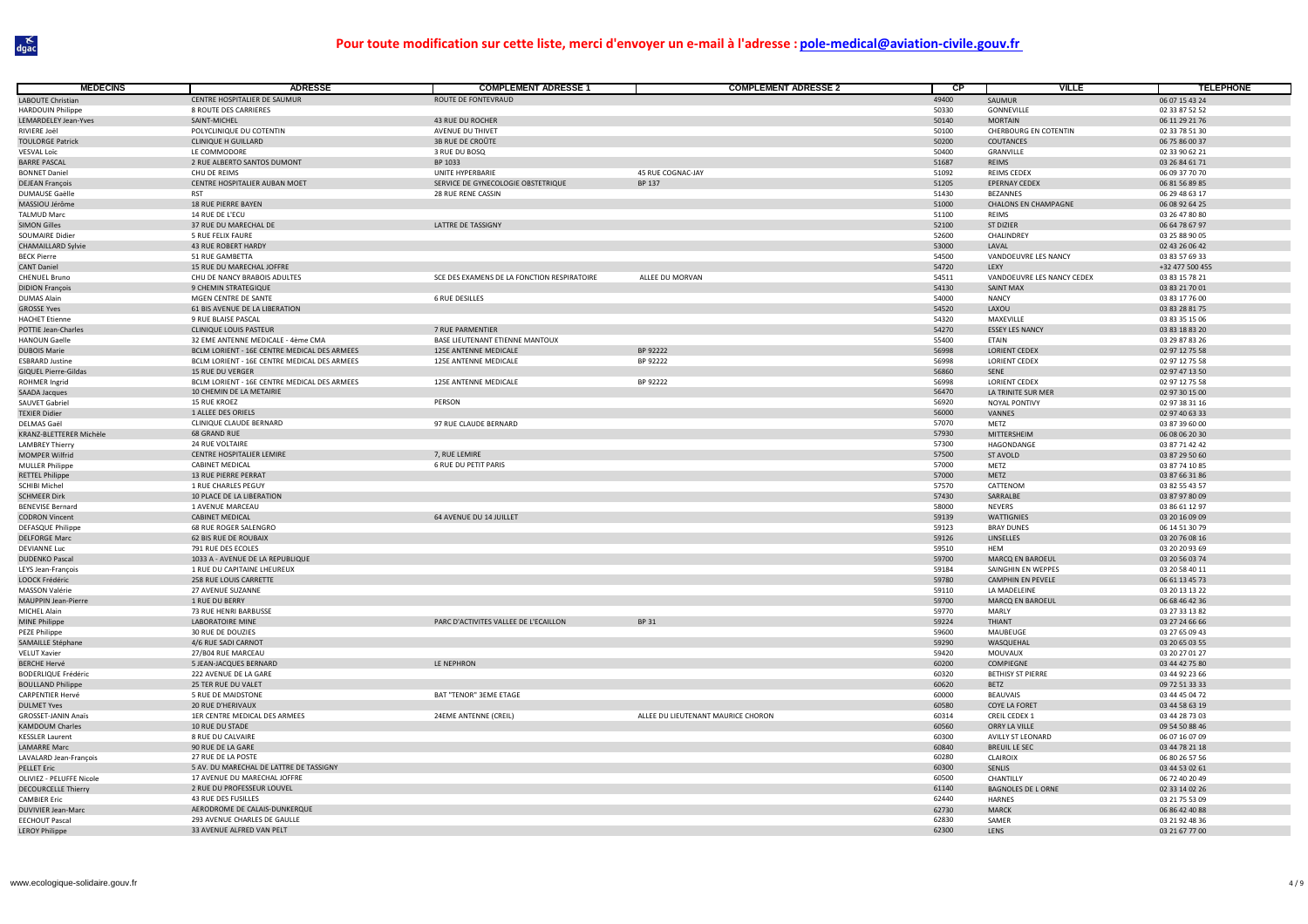| <b>MÉDECINS</b>                                    | <b>ADRESSE</b>                                            | <b>COMPLEMENT ADRESSE 1</b>                  | <b>COMPLEMENT ADRESSE 2</b>  | <b>CP</b>      | <b>VILLE</b>                          | <b>TELEPHONE</b>                       |
|----------------------------------------------------|-----------------------------------------------------------|----------------------------------------------|------------------------------|----------------|---------------------------------------|----------------------------------------|
| MACHEZ Paul                                        | 404 RUE EDOUARD QUENU                                     |                                              |                              | 62164          | AUDRESSELLES                          | 03 21 32 94 65                         |
| <b>RIALLAND Pierre</b>                             | CLINIQUE DE SAINT-OMER                                    | 71 RUE AMBROISE PARE                         |                              | 62575          | <b>BLENDECQUES</b>                    | 06 61 79 30 62                         |
| ROMAND Bruno                                       | 1765 ROUTE DE DE BOURBOURG                                |                                              |                              | 62162          | <b>VIEILLE EGLISE</b>                 | 03 21 82 91 58                         |
| <b>THIEFFRY Pascale</b>                            | 14 RUE DU GENERAL DE GAULLE                               |                                              |                              | 62880          | ANNAY                                 | 03 21 43 73 26                         |
| <b>VALMAGE Claude</b><br><b>VONARX Jean</b>        | <b>154 RUE ST MARTIN</b><br>35 AVENUE WINSTON CHURCHILL   |                                              |                              | 62110<br>62000 | <b>HENIN BEAUMONT</b><br><b>ARRAS</b> | 03 21 13 86 86<br>03 21 51 01 99       |
| <b>BOURGADE François</b>                           | 4 BIS RUE DE BESANCON                                     |                                              |                              | 63410          | MANZAT                                | 04 73 86 60 09                         |
| <b>GAYOT Dominique</b>                             | MAJESTIC PALACE                                           | 1 BOULEVARD BAZIN BARRIEU                    |                              | 63400          | CHAMALIERES-ROYAT                     | 04 73 35 77 36                         |
| <b>BENICHOU Jean-Jacques</b>                       | CABINET MEDICAL AICE-HEGOA                                | 9 PLACE DU FRONTON                           |                              | 64500          | <b>CIBOURE</b>                        | 05 59 47 22 86                         |
| <b>DOAT Vincent</b>                                | 3 RUE JACQUES LAFITTE                                     |                                              |                              | 64100          | <b>BAYONNE</b>                        | 05 59 59 01 89                         |
| GEGU Yann                                          | MAISON DE SANTE DE SAUVETERRE DE BEARN                    | 3 RUE DU VIEUX LAVOIR                        |                              | 64390          | SAUVETERRE DE BEARN                   | 05 47 06 06 11                         |
| <b>KLEIN Pierre</b>                                | 28 CHEMIN CAM MARTY                                       |                                              |                              | 64320          | <b>IDRON</b>                          | 06 83 88 33 74                         |
| ROSSIGNOL Michel                                   | 15 ALLEE PLEIN SUD                                        |                                              |                              | 64000          | PAU                                   | 05 59 00 07 77                         |
| <b>SAUFFIER Laurent</b>                            | 12 RUE TRISTAN DEREME                                     |                                              |                              | 64290          | GAN                                   | 05 59 21 56 58                         |
| <b>CANTALOUP Pierre</b>                            | 18 BIS RUE NATIONALE                                      |                                              |                              | 65370          | <b>LOURES BAROUSSE</b>                | 05 62 99 26 70                         |
| <b>HATTF Alain</b>                                 | 2 RUE ANDRE FOURCADE<br>13 PLACE DE LA MEDITERRANEE       |                                              |                              | 65000<br>66240 | <b>TARBES</b><br>ST ESTEVE            | 05 62 93 06 93<br>04 68 92 34 38       |
| <b>LLOBET Serge</b><br><b>REMOUE Louis</b>         | POLE MEDICAL 114                                          | RUE DES GOMMIERS                             |                              | 66200          | ELNE                                  | 04 68 85 04 33                         |
| <b>VIGIER Thierry</b>                              | MEDIPOLE, POLYCLINIQUE SAINT ROCH                         | SERVICE ANESTHESIE                           | 5 RUE AMBROISE CROIZAT       | 66330          | CABESTANY                             | 04 68 66 11 17                         |
| <b>AUGE Bernard</b>                                | 16 RUE TITE LIVE                                          |                                              |                              | 67200          | <b>STRASBOURG</b>                     | 03 88 30 71 21 - 06 85 08 09 54        |
| <b>DAHLET Marc</b>                                 | CLINIQUE DE L'ORANGERAIE                                  | 8A QUAI ROUGET DE LISLE                      |                              | 67000          | STRASBOURG                            | 03 88 56 73 15                         |
| <b>GERARD Thibault</b>                             | <b>34 RUE THOMANN</b>                                     |                                              |                              | 67000          | STRASBOURG                            | 03 88 22 19 89                         |
| <b>LANG Gabriel</b>                                | CENTRE REGIONAL DE PARACHUTISME                           | AERODROME DU POLYGONE                        | 82 RUE DE LA MUSEAU          | 67100          | STRASBOURG                            | 06 07 19 33 69                         |
| <b>LEIBER Claude</b>                               | 19 RUE D'OR                                               |                                              |                              | 67000          | <b>STRASBOURG</b>                     | 02 56 56 40 45                         |
| <b>MEYER Thierry</b>                               | 5 PLACE BERLIOZ                                           |                                              |                              | 67640          | LIPSHEIM                              | 06 03 08 05 19                         |
| PFINDEL Marc                                       | CENTRE DU SOMMEIL RESPIRE                                 | 3 RUE DE LA REDOUTE                          |                              | 67500          | HAGUENAU                              | 03 88 93 64 77                         |
| <b>CERFON Jean-François</b>                        | HOP. CIV. DE COLMAR (PASTEUR)                             | 39 AVENUE DE LA LIBERTE                      |                              | 68024          | <b>COLMAR CEDEX</b>                   | 03 89 12 44 56                         |
| <b>DECLOUX Olivier</b>                             | 18 RUE DES PRES                                           |                                              |                              | 68700          | CERNAY                                | 03 89 75 80 22                         |
| <b>FRISE Patrick</b>                               | 18 RUE DES PRES                                           |                                              |                              | 68700          | CERNAY                                | 03 89 39 96 56                         |
| <b>LEIBER Claude</b><br><b>TURLOT Jean-Jacques</b> | 27 RUE DES CARRIERES<br><b>LOCAUX AVIATIK</b>             | AERODROME MULHOUSE HABSHEIM                  | ROUTE DE L'AERODROME         | 68100<br>68170 | MULHOUSE<br>RIXHEIM                   | 02 56 56 40 45<br>06 08 51 80 22       |
| <b>BARAZA Céline</b>                               | SERVICE DE MEDECINE AERONAUTIQUE                          | <b>HIA DESGENETTES</b>                       | 108 BOULEVARD PINEL          | 69275          | <b>LYON CEDEX</b>                     | 04 72 36 66 00                         |
| PASTRE Anne-Camille                                | CONSULTATION DE MEDECINE AERONAUTIQUE                     | HIA DESGENETTES                              | 108 BOULEVARD PINEL          | 69003          | <b>LYON</b>                           | https://www.clicrdv.com/hiadesgenettes |
| <b>BOISSY Jean-Marc</b>                            | 12 PLACE GUTENBERG                                        |                                              |                              | 69300          | <b>CALUIRE ET CUIRE</b>               | 04 81 91 52 12                         |
| <b>BRUY Christian</b>                              | LYON ST EXUPERY - AEROPORT                                | CENTRE DE MEDECINE AERONAUTIQUE              | 905 RUE D'ESPAGNE            | 69124          | <b>COLOMBIER SAUGNIEU</b>             | 04 74 01 47 60 - 06 17 25 06 23        |
| <b>CHAMBION Pierre</b>                             | 37 AVENUE SERULLAZ                                        |                                              |                              | 69670          | VAUGNERAY                             | 04 78 45 85 42                         |
| <b>CHARBONNIER Jean-Pierre</b>                     | 1 COURS EMILE ZOLA                                        |                                              |                              | 69100          | VILLEURBANNE                          | 04 78 89 45 67                         |
| <b>DALPHINET Gilles</b>                            | 1 ALLEE DES CERISIERS                                     |                                              |                              | 69150          | DECINES CHARPIEU                      | 04 78 54 49 39                         |
| <b>DAVID Marc</b>                                  | CENTRE MEDICO-CHIRURGICAL                                 | OPHTA - PART - DIEU                          | 20 RUE DE LA VILLETTE        | 69003          | LYON                                  | 04 72 34 44 88                         |
| <b>DESIGAUX Annie</b>                              | 27 BOULEVARD EUGENE DERUELLE                              |                                              |                              | 69003          | LYON                                  | 04 78 95 25 76                         |
| DURAND-BAILLOUD Jean                               | 1 COURS EMILE ZOLA                                        |                                              |                              | 69100          | VILLEURBANNE                          | 04 78 89 45 67                         |
| <b>FAUDOT Patrick</b><br>GILG Alain-Nicolas        | MEDICENTRE<br>CENTRE DE LA VUE WILSON                     | 5 PLACE ABBE PIERRE<br><b>3 RUE SERVIENT</b> |                              | 69009<br>69003 | LYON<br>LYON                          | 04 72 52 08 88<br>04 78 95 09 15       |
| <b>GIRAUDON Olivier</b>                            | 7 RUE JACQUES MONOD                                       |                                              |                              | 69007          | LYON                                  | 04 72 73 35 65                         |
| <b>GLOAGUEN Yann</b>                               | <b>6 RUE GAMBETTA</b>                                     |                                              |                              | 69700          | <b>GIVORS</b>                         | 04 72 24 10 26                         |
| <b>HARO Dominique</b>                              | <b>LMI ORGANISATION</b>                                   | 73 COURS ALBERT THOMAS                       |                              | 69003          | LYON                                  | 06 11 22 40 52                         |
| <b>HIVERT Patrick</b>                              | 43 RUE AUGUSTE COMTE                                      |                                              |                              | 69002          | LYON                                  | 04 78 37 82 33                         |
| <b>LAMOTTE Florence</b>                            | SERVICE DE MEDECINE AERONAUTIQUE                          | <b>HIA DESGENETTES</b>                       | 108 BOULEVARD PINEL          | 69275          | <b>LYON CEDEX</b>                     | 04 72 36 66 00                         |
| <b>LEYNAUD Philippe</b>                            | OVISION                                                   | 35 RUE PRE-GAUDRY                            |                              | 69007          | LYON                                  | 04 87 24 39 39                         |
| <b>MONCEL Michel</b>                               | 761 RUE NATIONALE                                         |                                              |                              | 69400          | VILLEFRANCHE SUR SAONE                | 06 63 45 19 11                         |
| <b>NARGUES Philippe</b>                            | SERVICE MEDICAL AVIATION CIVILE                           | ET METEO FRANCE                              | 210 RUE D'ALLEMAGNE - BP 601 | 69125          | LYON ST EXUPERY AEROPORT              | 04 26 72 67 90                         |
| PIGNAT Jean-Christian                              | SERVICE ORL                                               | HOPITAL CROIX ROUSSE                         |                              | 69004<br>69300 | LYON                                  | 04 26 10 91 71                         |
| POLI Jean-Charles                                  | 12 PLACE GUTENBERG<br>2 RUE VAISSE                        |                                              |                              | 69006          | <b>CALUIRE ET CUIRE</b>               | https://poliaero.wixsite.com/drpoli    |
| RONNAUX-BARON Hervé<br><b>TRACCARD Carole</b>      | 79E ANTENNE MEDICALE - 7E CMA                             | BP 19                                        |                              | 69579          | LYON<br>LIMONEST CEDEX                | 04 78 93 50 50<br>04 72 26 08 72       |
| <b>AUGEY Philippe</b>                              | 1 AVENUE DE VERDUN                                        |                                              |                              | 70100          | GRAY                                  | 06 07 23 55 21                         |
| <b>CENTIS-MOREL Sylvie</b>                         | <b>13 AVENUE LABIENUS</b>                                 |                                              |                              | 70300          | LUXEUIL LES BAINS                     | 03 84 40 60 44                         |
| <b>COUILLAUD Monique</b>                           | <b>GROUPE MEDICAL PASTEUR</b>                             | 20 AVENUE BERNARD LOUVOT                     |                              | 70180          | DAMPIERRE SUR SALON                   | 03 84 67 10 45                         |
| DE GAIL Stanislas                                  | 15 RUE DES PROVINS                                        |                                              |                              | 71120          | CHAROLLES                             | 03 85 24 10 60                         |
| <b>HADDAD Antoine</b>                              | 30 RUE DU 28 JUIN 1944                                    |                                              |                              | 71000          | MACON                                 | 03 85 38 72 22 / 33                    |
| PARIAT Gérard                                      | CENTRE HOSPITALIER WILLIAM MOREY                          | 4 RUE CAPITAINE DRILLIEN                     | SERVICE DES URGENCES         | 71100          | <b>CHALON SUR SAONE</b>               | 06 09 41 60 63                         |
| PASSERAT Bruno                                     | 92 RUE AUGUSTE MARTIN                                     |                                              |                              | 71100          | <b>ST REMY</b>                        | 03 85 48 84 75                         |
| <b>RENARD Gilles</b>                               | CENTRE MEDICO SPORTIF                                     | STADE JEAN BOUVERIE                          | RUE DE LA LOGE               | 71300          | MONTCEAU LES MINES                    | 06 80 61 31 55                         |
| <b>BARBIEUX Charles</b>                            | CENTRE HOSPITALIER DU MANS                                | SECTEUR 5 - SAMU                             | 194 AVENUE RUBILLARD         | 72037          | LE MANS CEDEX 9                       | 02 43 51 10 78                         |
| EOUZAN Eric<br><b>SACI Slimane</b>                 | MAISON MEDICALE J.LAMBERT<br>CENTRE MEDICAL F. GALLOUEDEC | 20-26 RUE PASTEUR<br>ROUTE DE CHANGE         |                              | 72300<br>72250 | SABLE SUR SARTHE<br>PARIGNE L EVEQUE  | 02 43 62 10 62<br>02 43 41 25 74       |
| MARCELLIN-ROSSAT Marie-Josèphe                     | LE LAMARTINE                                              | 239 RUE DE GONRAT                            |                              | 73000          | BASSENS                               | 04 79 85 15 25                         |
| PIERANTONI Emmanuel                                | CH - DE ST JEAN DE MAURIENNE                              | SERVICE DES URGENCES                         | 81 RUE DU DOCTEUR GRANGE     | 73302          | ST JEAN DE MAURIENNE CEDEX            | 06 03 22 1533                          |
| RADOSZYCKI Philippe                                | 44 RUE CHARLES MONTREUIL                                  | <b>BATIMENT AXIOME</b>                       |                              | 73000          | CHAMBERY                              | 04 79 68 88 88                         |
| <b>TELLIER Patrick</b>                             | 32 AVENUE VICTOR HUGO                                     |                                              |                              | 73200          | ALBERTVILLI                           | 04 79 32 26 33                         |
| <b>AVALLE Philippe</b>                             | 25 AVENUE DE CHAMBERY                                     |                                              |                              | 74000          | ANNECY                                | 04 50 51 23 22                         |
|                                                    |                                                           |                                              |                              |                |                                       |                                        |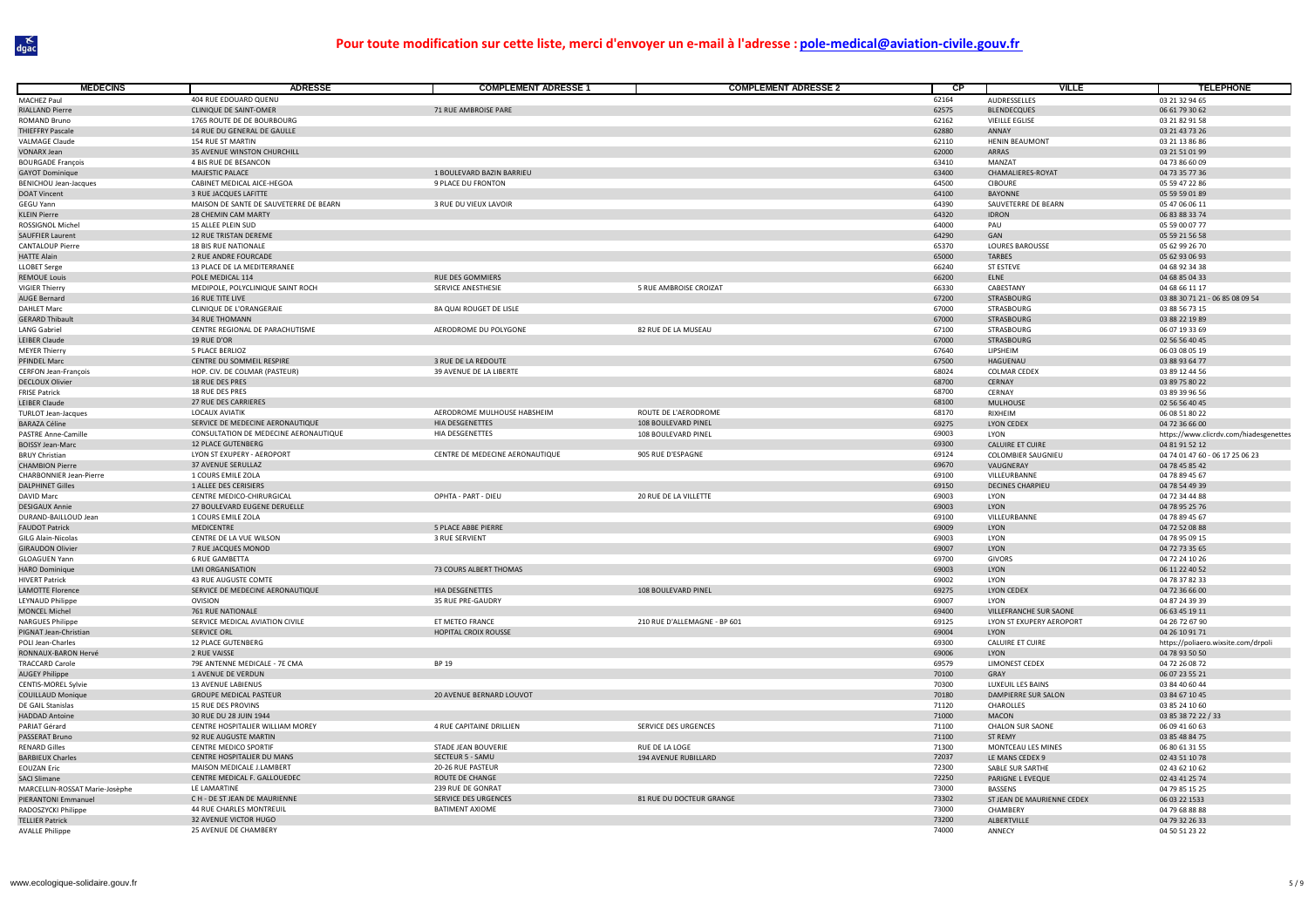| <b>MÉDECINS</b>                                                  | <b>ADRESSE</b>                                | <b>COMPLEMENT ADRESSE 1</b>           | <b>COMPLEMENT ADRESSE 2</b>   | <b>CP</b>      | <b>VILLE</b>                | <b>TELEPHONE</b>                 |
|------------------------------------------------------------------|-----------------------------------------------|---------------------------------------|-------------------------------|----------------|-----------------------------|----------------------------------|
| <b>CIBOULET Philippe</b>                                         | 12 RUE DU FAUCIGNY                            |                                       |                               | 74100          | ANNEMASSE                   | 04 50 95 80 81                   |
| <b>ESCALIE Claude</b>                                            | 14 RUE DE LA POTERIE                          |                                       |                               | 74960          | <b>CRAN GEVRIER</b>         | 06 82 30 43 42                   |
| MACHEDA David                                                    | 253 ROUTE DE THONON                           |                                       |                               | 74380          | <b>CRANVES SALES</b>        | 04 50 81 21 13                   |
| MANIGLIER Jean-Marc                                              | 11 ROUTE DU VILLARET                          |                                       |                               | 74120          | MEGEVE                      | 04 50 58 74 74                   |
| MERCIER-GUYON Charles                                            | <b>43 RUE SOMMEILLER</b>                      |                                       |                               | 74000          | ANNECY                      | 04 50 45 36 23                   |
| PLUMERAULT Alain                                                 | SERVICE DE MEDECINE ET TRAUMATOLOGIE DU SPORT | HOPITAUX DU MONT-BLANC                | 380 RUE DE L'HOPITAL - BP 118 | 74703          | SALLANCHES CEDEX            | 04 50 47 31 98                   |
| RIEGEL Jacques                                                   | CHEF LIEU                                     |                                       |                               | 74470          | LULLIN                      | 04 50 73 81 80                   |
| ASSEO Jacqueline                                                 | 6 RUE JEANNE D'ARC                            |                                       |                               | 75013          | PARIS                       | 01 45 85 50 74                   |
| ATIA-CELICOUT Betty                                              | 82 BOULEVARD HAUSSMANN                        |                                       |                               | 75008          | PARIS                       | 01 45 22 58 91                   |
| <b>BALLESTER Michel</b>                                          | 3 RUE DE LA BOURSE                            |                                       |                               | 75002          | PARIS                       | 07 83 21 36 73                   |
| <b>BARATEIG Barthélémy</b>                                       | POLE MEDICAL                                  | 82 RUE DES PYRENEES                   |                               | 75020          | PARIS                       | 01 70 64 27 11                   |
| BEAULIEU D IVERNOIS Diane                                        | 20 RUE CROIX DES PETITS CHAMPS                |                                       |                               | 75001          | PARIS                       | 01 53 45 86 00                   |
| <b>BELLAMY Catherine</b>                                         | <b>DGAC</b>                                   | 50 RUE HENRY FARMAN                   |                               | 75015          | PARIS                       | 01 58 09 45 64                   |
| <b>CADIER Eric</b>                                               | 18 RUE SAINT YVES                             |                                       |                               | 75014          | PARIS                       | 06 08 66 52 05                   |
| <b>CARFANTAN Cyril</b>                                           | ETAT MAJOR OPERATIONNEL SANTE / DCSSA         | 60 BOULEVARD DU GENERAL MARTIAL VALIN | CS 21623                      | 75509          | PARIS                       |                                  |
| <b>CHAMPIER Gilles</b>                                           | 199 RUE DE VAUGIRARD                          |                                       |                               | 75015          | PARIS                       | 01 47 34 50 46                   |
| <b>DESSE Thierry</b>                                             | SERVICE DE SANTE AU TRAVAIL                   | BANQUE DE FRANCE 60-1930              | 31 RUE RADZIWILL              | 75049          | PARIS                       | 06 72 20 67 11                   |
| DONNE Jean-Pierre                                                | CMI AF                                        | 38 QUAI DE JEMMAPES                   |                               | 75010          | PARIS                       | 06 60 36 55 56                   |
| <b>EMSCHWILLER Patrick</b>                                       | 87 BOULEVARD PORT ROYAL                       |                                       |                               | 75013          | PARIS                       | 06 74 63 71 18                   |
| <b>EUSTACHE Dominique</b>                                        | 62 RUE DULONG                                 |                                       |                               | 75017          | PARIS                       | 06 70 72 33 46                   |
| <b>FATTELL Corinne</b>                                           | 22 RUE DES BELLES FEUILLES                    |                                       |                               | 75116          | PARIS                       | 01 40 70 04 38                   |
| <b>FIOCCONI Patrice</b>                                          | 7 RUE DU TAGE                                 |                                       |                               | 75013          | PARIS                       | 06 11 71 04 35                   |
| <b>GARIEPY Paul</b>                                              | 56 RUE DU FAUBOURG SAINT-DENIS                |                                       |                               | 75010          | PARIS                       | 06 80 87 47 73                   |
| <b>GERMA René</b>                                                | POLE MEDICAL                                  | 82 RUE DES PYRENEES                   |                               | 75970          | PARIS CEDEX 20              | 01 70 64 27 11                   |
| <b>GIRARD Eric</b>                                               | 1 RUE DE VILLERSEXEL                          |                                       |                               | 75007          | PARIS                       | 06 08 61 29 74                   |
| <b>GIRARD Pierre-Marie</b>                                       | HOPITAL SAINT ANTOINE - SMI                   | 184 RUE DU FAUBOURG SAINT ANTOINE     |                               | 75012          | PARIS                       | 01 49 28 24 38                   |
| <b>GOLDBERG Jean-Claude</b>                                      | 59 RUE DE LA CONVENTION                       |                                       |                               | 75015          | PARIS                       | 01 45 77 69 72                   |
| GROSGOGEAT Hervé                                                 | 108 RUE DU BAC<br>POLE MEDICAL                | 82 RUE DES PYRENEES                   |                               | 75007<br>75970 | PARIS                       | 01 30 15 89 20                   |
| <b>GUILLEMAUTOT Patrice</b><br>HAICAULT DE LA REGONTAIS Ghislain | 9 RUE DE SIAM                                 |                                       |                               |                | PARIS CEDEX 20<br>PARIS     | 01 70 64 27 11<br>01 40 72 72 01 |
| <b>HOUVET Patrick</b>                                            | 5 RUE DU DOME                                 |                                       |                               | 75116          | PARIS                       |                                  |
| <b>KALFON Florence</b>                                           | 20 RUE DE BEAUJON                             |                                       |                               | 75116<br>75008 | PARIS                       | 01 53 65 54 70<br>06 12 46 16 16 |
| LORIN DE REURE Olivier                                           | 176 RUE DE GRENELLE                           |                                       |                               | 75007          | PARIS                       | 06 60 10 50 40                   |
| <b>LUTON Dominique</b>                                           | <b>HOPITAL BICHAT</b>                         | SERVICE MATERNITE                     | 46 RUE HENRI HUCHARD          | 75877          | PARIS CEDEX 18              | 01 40 25 76 73                   |
| MARCHAND Aimé                                                    | 4 RUE DE SONTAY                               |                                       |                               | 75116          | PARIS                       | 01 40 54 09 81                   |
| MARUANI Patricia                                                 | POLE MEDICAL                                  | 82 RUE DES PYRENEES                   |                               | 75970          | PARIS CEDEX 20              | 01 70 64 27 12                   |
| MIFSUD Rémi                                                      | 58 RUE GUY MOQUET                             |                                       |                               | 75017          | PARIS                       | 01 46 27 36 60                   |
| PICOCHE Jean-Louis                                               | 103 AVENUE DU GENERAL LECLERC                 |                                       |                               | 75014          | PARIS                       | 01 45 40 88 74                   |
| PONDAVEN Hélène                                                  | 45 C RUE DE FLEURUS                           |                                       |                               | 75006          | PARIS                       | 01 45 44 12 66                   |
| PORTE-ARONDELLE Catherine                                        | 64 AVENUE DE LA REPUBLIQUE                    |                                       |                               | 75011          | PARIS                       | 01 74 37 90 37                   |
| SALLOUM Joseph                                                   | 102 AVENUE DES CHAMPS ELYSEES                 |                                       |                               | 75008          | PARIS                       | 01 53 76 21 80                   |
| SAUVEGRAIN Isabelle                                              | 8 RUE CESAR FRANCK                            |                                       |                               | 75015          | PARIS                       | 06 07 70 80 29                   |
| <b>SUIRE Laurent</b>                                             | 51 AVENUE PARMENTIER                          |                                       |                               | 75011          | PARIS                       | 01 43 57 58 89                   |
| <b>VAILLANT Arnaud</b>                                           | CENTRE DE SANTE DU SQUARE DE LA MUTUALITE     | 3 RUE SAINT VICTOR                    |                               | 75005          | PARIS                       | 06 61 93 07 55                   |
| VIAGGI Marie-Noëlle                                              | <b>CMETE</b>                                  | 10 RUE DU COLONEL DRIANT              |                               | 75001          | PARIS                       | 01 45 07 32 55                   |
| <b>WEIHART Samuel</b>                                            | <b>6 RUE MICHEL ANGE</b>                      |                                       |                               | 75016          | PARIS                       | 01 43 62 22 22                   |
| ZAMARIA Gilles                                                   | <b>CABINET MEDICAL</b>                        | 82 BOULEVARD HAUSSMANN                |                               | 75008          | PARIS                       | 01 42 93 92 93                   |
| <b>DECHAMPS Brund</b>                                            | 35 RUE DE TOURVILLE                           |                                       |                               | 76600          | LE HAVRE                    | 06 74 79 69 15                   |
| <b>DELAMARE Bruno</b>                                            | CABINET MEDICAL FELIX DEVE                    | 7 COUR DE LA PLAGE                    | RUE DES REMPARTS              | 76460          | ST VALERY EN CAUX           | 06 84 90 96 93                   |
| <b>DIDIER Agnès</b>                                              | MAISON MEDICALE "LES COLIBRIS"                | 222 AVENUE DU MONT GAILLARD           |                               | 76620          | LE HAVRE                    | 02 35 54 13 63                   |
| <b>GUILBERT Bruno</b>                                            | 799 CHEMIN DE LA BRETEQUE                     |                                       |                               | 76230          | <b>BOIS GUILLAUME</b>       | 02 35 59 07 05                   |
| <b>MAGNE Jean-Claude</b>                                         | 4 RUE DE LESSARD                              | <b>CLINIQUE MATHILDE</b>              |                               | 76100          | <b>ROUEN</b>                | 02 32 81 15 13                   |
| <b>MORICE Michel</b>                                             | AEROPORT LE HAVRE OCTEVILLE                   | <b>RUE LOUIS BLERIOT</b>              |                               | 76620          | LE HAVRE                    | 06 08 02 94 49                   |
| ROSSI Stéphane                                                   | 82 RAMPE BOUVREUIL                            |                                       |                               | 76000          | ROUEN                       | 06 63 92 36 90                   |
| <b>BELOT Jean-Pierre</b>                                         | <b>15 AVENUE GALLIENI</b>                     |                                       |                               | 77100          | <b>MEAUX</b>                | 01 60 09 84 15                   |
| <b>BONS Gérard</b>                                               | 208 RUE GRANDE                                |                                       |                               | 77300          | <b>FONTAINEBLEAU</b>        | 06 81 26 89 95                   |
| <b>LEVY David</b>                                                | 11 RUE DE COSSIGNY                            |                                       |                               | 77170          | <b>BRIE COMTE ROBERT</b>    | 01 64 05 02 25                   |
| MOINET Stéphanie                                                 | 35 ROUTE DE LA FERME DU PAVILLON              |                                       |                               | 77600          | <b>CHANTELOUP EN BRIE</b>   | 01 60 94 07 97                   |
| <b>NIELSEN Eric</b>                                              | 46 RUE DU MARECHAL JOFFRE                     |                                       |                               | 77470          | <b>TRILPORT</b>             | 01 64 33 28 41                   |
| <b>PAVELEC Denis</b>                                             | HOPITAL PRIVE DE MARNE CHANTEREINE            | RUE CURIE                             |                               | 77177          | <b>BROU SUR CHANTEREINE</b> | 01 64 72 74 33 - 06 09 54 67 77  |
| <b>SUINOT Alain</b>                                              | <b>45 RUE PASTEUR</b>                         |                                       |                               | 77400          | <b>THORIGNY SUR MARNE</b>   | 06 03 58 92 34                   |
| <b>VERNE Jean-Charles</b>                                        | CPMA PARC DU SEGRAIS                          | 13 RUE GIUSEPPE VERDI                 |                               | 77185          | LOGNES                      | 01 64 80 40 89                   |
| <b>WESSELS Gilles</b>                                            | <b>66 RUE SAINT HONORE</b>                    |                                       |                               | 77300          | <b>FONTAINEBLEAU</b>        | 06 80 02 06 70                   |
| COCQUEMPOT Kévin                                                 | ESCADRILLE AEROSANITAIRE 61560                | BA 107 - ROUTE DE GISY                |                               | 78129          | VILLACOUBLAY AIR            | 01 45 07 37 32                   |
| <b>DARBON Louis</b>                                              | RESIDENCE ETOILE                              | PARLY 2                               | 9 RUE VERNET                  | 78150          | LE CHESNAY                  | 01 39 63 20 00                   |
| <b>JUNES Eric-Alain</b>                                          | 5 BOULEVARD VAUBAN                            |                                       |                               | 78180          | MONTIGNY LE BRETONNEUX      | 01 30 43 86 56                   |
| <b>MERSIER Philippe</b>                                          | 56 RUE VILLACOUBLAY                           |                                       |                               | 78140          | VELIZY VILLACOUBLAY         | 01 39 46 72 26                   |
| <b>OUAZANA Albert</b>                                            | CABINET MEDICAL DES FONTAINES                 | AVENUE COLONEL FABIEN                 |                               | 78210          | ST CYR L ECOLE              | 01 34 60 50 51                   |
| SIVAN Christian                                                  | AIRBUS DEFENSE & SPACE-SERVICE MEDICAL        | 1 BOULEVARD JEAN MOULIN               | ZAC DE LA CLEF SAINT PIERRE   | 78990          | ELANCOURT                   | 01 61 38 60 76                   |
| VILLEY-DESMESERETS Thierry                                       | 1, SQUARE DE TOCQUEVILLE                      | RESIDENCE MONCEAU                     |                               | 78150          | LE CHESNAY                  | 06 09 73 91 96                   |
| <b>MENARD François</b>                                           | 10 BOULEVARD BERGON                           |                                       |                               | 79100          | <b>THOUARS</b>              | 05 49 96 33 00                   |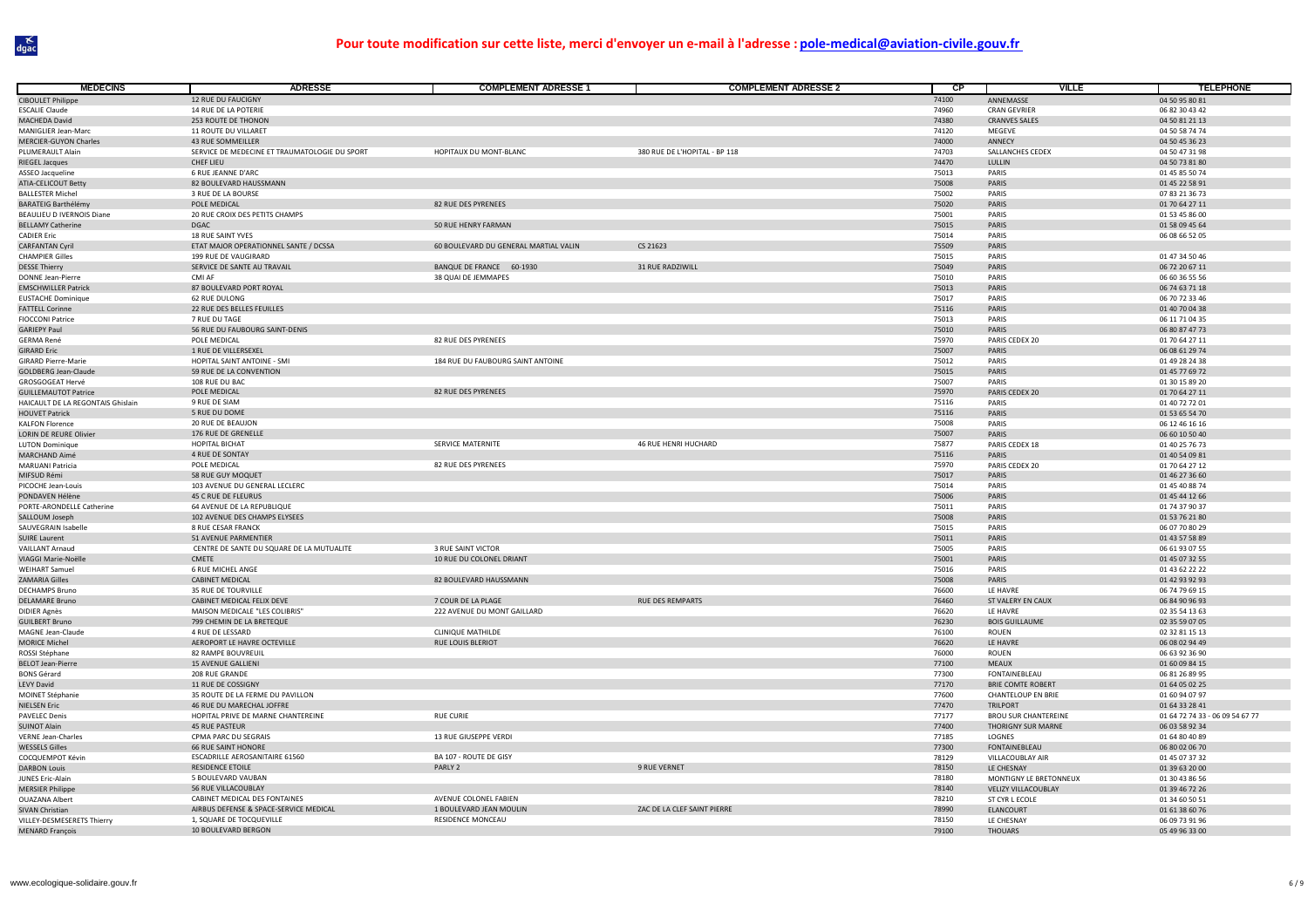| <b>MEDECINS</b>               | <b>ADRESSE</b>                                        | <b>COMPLEMENT ADRESSE 1</b>            | <b>COMPLEMENT ADRESSE 2</b>                                 | СP    | <b>VILLE</b>                  | <b>TELEPHONE</b>                |
|-------------------------------|-------------------------------------------------------|----------------------------------------|-------------------------------------------------------------|-------|-------------------------------|---------------------------------|
| <b>BERLAND Hervé</b>          | 32 RUE DES OTAGES                                     |                                        |                                                             | 80000 | AMIFNS                        | 03 22 91 39 70                  |
| <b>BOUDERLIQUE Jean-Louis</b> | <b>CABINET MEDICAL</b>                                | CHEMIN DES FLEURS                      |                                                             | 80480 | SALEUX                        | 03 22 45 29 74                  |
| <b>BRUYER Dominique</b>       | 78 ROUTE NATIONALE                                    |                                        |                                                             | 80860 | NOUVION                       | 03 22 23 24 05                  |
| <b>CHATELAIN Ghislain</b>     | 16 RUE RAYMOND DE WAZIERES                            |                                        |                                                             | 80560 | ACHEUX EN AMIENOIS            | 03 22 76 47 96 - 06 64 71 40 01 |
| <b>HERMANT Alain</b>          | 17 RUE DE L'EGLISE                                    |                                        |                                                             | 80800 | HAMELET                       | 06 30 78 36 06                  |
| SIMEONI Alain                 | 8 RUE DU CHEMIN VERT                                  |                                        |                                                             | 80500 | <b>MONTDIDIER</b>             | 06 22 27 69 48                  |
| <b>GALTIER Lionel</b>         | 10, BOULEVARD MONTEBELLO                              |                                        |                                                             | 81000 | ALBI                          | 05 63 54 07 52                  |
| <b>HUBSCH Guillaume</b>       | CLINIQUE TOULOUSE LAUTREC                             | 2 RUE JACQUES MONOD                    |                                                             | 81000 | ALBI                          | 05 63 48 46 75                  |
| <b>MULLER Patrick</b>         | 2 RUE BRANLY                                          |                                        |                                                             | 81200 | MAZAMET                       | 06 09 82 00 88                  |
| VIALATTE DE PEMILLE Philippe  | 25 RUE DE MAILLY                                      |                                        |                                                             | 81500 | LAVAUR                        | 05 63 58 03 49                  |
| DE MARTENE Hugues             | 176IEME ANTENNE MEDICALE                              | <b>QUARTIER DOUMERCQ</b>               | AVENUE DU 10IEME DRAGON                                     | 82000 | MONTAUBAN                     | 05 63 21 72 49                  |
| LAPEYRE Michel                | 501 RUE TANSEPUT                                      |                                        |                                                             | 82600 | <b>VERDUN SUR GARONNE</b>     | 05 63 64 48 43                  |
| <b>AGULHON Pierre</b>         | <b>ESPACE SANTE</b>                                   | SQUARE CHARLES DE GAULLE               |                                                             | 83170 | <b>BRIGNOLES</b>              | 04 94 69 00 62                  |
| <b>BROCQ François-Xavier</b>  | <b>CEMPN - BCRM TOULON</b>                            | HIA SAINTE ANNE                        | BP 600                                                      | 83800 | <b>TOULON CEDEX 9</b>         | 04 83 16 22 73                  |
| <b>CORGIE Laëtitia</b>        | <b>BCRM DE TOULON</b>                                 | CENTRE MEDICAL DES ARMEES              | A. M. DE HYERES AERO - BP 200                               | 83800 | <b>TOULON CEDEX 9</b>         | 04 22 44 45 30                  |
| <b>DEHON Alain</b>            | 1 RUE JEAN BERTHOLET                                  |                                        |                                                             | 83000 | <b>TOULON</b>                 | 04 94 91 61 61                  |
| DUMOULIN Marc                 | ESPACE SANTE                                          | SQUARE CHARLES DE GAULLE               |                                                             | 83170 | <b>BRIGNOLES</b>              | 06 08 77 36 54                  |
| <b>ESTIENNE Cyril</b>         | 3 AVENUE RENE CASSIN                                  |                                        |                                                             | 83440 | <b>FAYENCE</b>                | 04 94 76 03 46                  |
| <b>GOMMEAUX Hervé</b>         | CEMPN - BCRM TOULON                                   | HIA SAINTE ANNE                        | BP 600                                                      | 83800 | TOULON CEDEX 9                | 04 83 16 22 67                  |
| <b>HUIBAN Nicolas</b>         | CEMPN - BCRM TOULON                                   | HIA SAINTE-ANNE                        | BP 600                                                      | 83800 | <b>TOULON CEDEX 9</b>         | 04 83 16 22 65                  |
| <b>LAURAC Jacques</b>         | 918 CORNICHE LOUIS VALERY ROUSSEL                     |                                        |                                                             | 83200 | <b>TOULON</b>                 | 09 52 07 42 27                  |
| <b>MAGE Richard</b>           | RESIDENCE PIVOINES ENTREES 5                          | 51, ALLEE DES PIVOINES                 |                                                             | 83500 | LA SEYNE SUR MER              | 04 94 64 29 77                  |
| <b>MAURIES Patrick</b>        | MAISON MEDICALE                                       | 401 AVENUE DES ALLIES                  |                                                             | 83240 | <b>CAVALAIRE SUR MER</b>      | 04 94 64 05 73                  |
| <b>MONLOUP Gilles</b>         | MAISON MEDICALE LES VERGERS DU CHATEAU                | AVENUE GENERAL MAGNAN                  |                                                             | 83210 | <b>SOLLIES PONT</b>           | 04 94 28 96 16                  |
| <b>MONTEIL Marc</b>           | CEMPN - BCRM TOULON                                   | <b>HIA SAINTE ANNE</b>                 | BP 600                                                      | 83800 | <b>TOULON CEDEX 9</b>         | 04 83 16 22 72                  |
| <b>MOUNAL Gilles</b>          | CENTRE HOSPITALIER GENERAL                            | AVENUE MARECHAL JUIN                   |                                                             | 83400 | HYERES                        | 04 94 00 24 58                  |
| PARIS Jean-François           |                                                       |                                        |                                                             | 83041 | <b>TOULON CEDEX 9</b>         |                                 |
| RAINI Charles                 | CENTRE HOSPITALIER INTERCOMMUNAL FREJUS SAINT RAPHAEL | 240 AVENUE SAINT LAMBERT               | BP 110                                                      | 83600 | <b>FREJUS</b>                 | 06 64 70 10 13                  |
| ROLLAND François              | 85 AVENUE MARECHAL FOCH                               |                                        |                                                             | 83000 | <b>TOULON</b>                 | 07 83 39 11 15                  |
| <b>SCAVENNEC Catherine</b>    | CENTRE HOSPITALIER DE LA DRACENIE                     | ROUTE DE MONTFERRAT                    |                                                             | 83300 | <b>DRAGUIGNAN</b>             | 04 94 60 50 58                  |
| SEYNAEVE Alain                | HOPITAL CLEMENCEAU - CDMS DU VAR                      | 421 AVENUE 1ER BATAILLON               | D'INFANTERIE DU PACIFIQUE                                   | 83130 | LA GARDE                      | 06 60 54 40 60                  |
| SIBI Jean-Paul                | L'IMPERIAL SANTE                                      | ZAC VALGORA                            | 124 RUE AMBROISE PARE                                       | 83160 | LA VALETTE DU VAR             | 04 94 08 61 82                  |
| SINGER Hubert                 | 75 CHEMIN DE LA GUINGUETTE                            |                                        |                                                             | 83390 | <b>CUERS</b>                  | 04 94 28 56 42                  |
| <b>TREFOURET Sylvie</b>       | 213 CHEMIN PAS MAÏ                                    | ROUTE DU GROS CERVEAU                  |                                                             | 83190 | <b>OLLIOULES</b>              | 04 94 46 45 46                  |
| <b>BOULANGER Arnaud</b>       | ANTENNE MEDICALE DE CAMARET - BA 115                  | ROUTE DE CAMARET                       |                                                             | 84871 | ORANGE CEDEX                  | 04 90 11 50 85                  |
| CARÉ Philippe                 | PSYCHIATRE LIBERAL                                    | 17 AVENUE DU BLANCHISSAGE              |                                                             | 84000 | AVIGNON                       | 04 90 86 05 94                  |
| <b>DECONINCK Michel</b>       | CABINET MEDICAL DU COUDOULET                          | 700 RUE ALBIN DURAND                   |                                                             | 84100 | ORANGE                        | 06 82 67 56 92                  |
| <b>LECUYER Thomas</b>         | ANTENNE MEDICALE DE CAMARET                           | <b>BA 115</b>                          | ROUTE DE CAMARET                                            | 84871 | <b>ORANGE CEDEX</b>           | 04 90 11 57 83                  |
| MICHEL Stéphanie              | ANTENNE MEDICALE DE CAMARET                           | <b>BA 115</b>                          | ROUTE DE CAMARET                                            | 84871 | <b>ORANGE CEDEX</b>           | 04 90 11 50 84                  |
| PRADELLE Jean-Philippe        | <b>CABINET MEDICAL</b>                                | 880, AVENUE FOLARD                     |                                                             | 84310 | MORIERES LES AVIGNON          | 04 90 33 36 71                  |
| <b>BUCHER Christophe</b>      | RESIDENCE LE GRAND PAVOIS                             | PLACE DES VICTOIRES                    | RUE DE FRIEDLAND                                            | 85000 | LA ROCHE SUR YON              | 02 51 37 08 37                  |
| <b>FURAUT Patrick</b>         | 4 BOULEVARD BLAISE PASCAL                             |                                        |                                                             | 85100 | LES SABLES D OLONNE           | 06 81 50 95 14                  |
| RABAULT Gaëtan                | 28 RUE VICTOR HUGO                                    |                                        |                                                             | 85370 | <b>NALLIERS</b>               | 06 82 35 58 66                  |
| <b>AUDEBERT Daniel</b>        | 5 RUE DE LA BERLANDERIE                               |                                        |                                                             | 86240 | CROUTELLE                     | 06 09 11 03 52                  |
| CAVIGNEAUX Rémi               | 25 RUE HOCHE                                          |                                        |                                                             | 87100 | LIMOGES                       | 05 55 77 74 38                  |
| CHAUVREAU-FERNANDEZ Claude    | 24, RUE DU CAVOU                                      |                                        |                                                             | 87000 | LIMOGES                       | 05 55 01 98 62                  |
| LAPRAZ Jérôme                 | CLINIQUE EMAILLEURS-COLOMBIER                         | 1 RUE VICTOR SCHOELCHER                |                                                             | 87000 | LIMOGES                       | 05 55 43 38 54                  |
| <b>COURTALON Thierry</b>      | <b>MEDICALIS</b>                                      | 11 CHEMIN DE BELLE AU BOIS DORMANT     |                                                             | 88000 | FPINAL                        | 03 29 68 05 05                  |
| <b>DEGRELLE Pasca</b>         | 3, RUE DU GENERAL HAXO                                |                                        |                                                             | 88480 | ETIVAL CLAIREFONTAINE         | 03 29 41 71 00                  |
| <b>ETIENNE Marie-Agnès</b>    | 1 A RUE DES TROIS FRERES LARBALETRIER                 |                                        |                                                             | 88130 | CHARMES                       | 03 29 38 10 68                  |
| <b>AHANG Hubert</b>           | POLE SANTE                                            | 3 IMPASSE SAINT VINCENT                |                                                             | 89100 | ST DENIS LES SENS             | 03 86 83 75 37                  |
| PEREZ Kévin                   | 12 RUE DE LYON                                        |                                        |                                                             | 89200 | AVALLON                       | 03 86 34 27 24                  |
| PUY-MONTBRUN Richard          | 4 RUE WALDECK ROUSSEAU                                |                                        |                                                             | 89400 | <b>MIGENNES</b>               | 06 11 56 59 30                  |
| <b>JEANBLANC Gilles</b>       | <b>CENTRE ATRIA</b>                                   | AVENUE DE L'ESPERANCE                  |                                                             | 90000 | <b>BELFORT</b>                | 03 84 28 13 46                  |
| ARHAN Joel                    | MAISON DE SANTE                                       | 20 PLACE DU CAROUGE                    |                                                             | 91740 | PUSSAY                        | 01 69 92 58 68                  |
| <b>BERNARD François</b>       | 53 AVENUE DE GANAY                                    |                                        |                                                             | 91490 | MILLY LA FORET                | 01 84 18 20 99                  |
| <b>BREDA Jean-Luc</b>         | SERVICE MEDICAL DSAC NORD                             | 9 RUE DE CHAMPAGNE                     |                                                             | 91200 | ATHIS-MONS                    | 01 69 57 78 08                  |
| <b>CLEREL Michel</b>          | DEPARTEMENT EXPERTISE MEDICALE                        | CP QONSEILS AERONAUTIQUE               | 5 ALLEE DU COMMANDANT MOUCHOTTE BAT 519 PARAY VIEILLE POSTE | 91782 | WISSOUS CEDEX                 | 06 14 66 51 31                  |
| <b>FONTAINE Marc</b>          | 80 TER RUE FERAY                                      |                                        |                                                             | 91100 | <b>CORBEIL ESSONNES</b>       | 01 64 96 95 10                  |
| <b>HENRY-ROUSSET Maryse</b>   | <b>3 PLACE DU ROUILLON</b>                            |                                        |                                                             | 91000 | EVRY                          | 01 69 36 24 64                  |
| <b>HERTERT Pierre</b>         | <b>AIR FRANCE</b>                                     | SERVICE DE SANTE AU TRAVAIL            | 1, AVENUE DU MARECHAL DEVAUX                                | 91551 | PARAY VIEILLE POSTE CEDEX     | 01 41 75 22 75                  |
| LEHOT Frank                   | 4 PLACE DES 4 SAISONS                                 | <b>CLOS LA REGALE</b>                  |                                                             | 91270 | VIGNEUX SUR SEINE             | 06 82 13 82 60                  |
| MEFFRE-STEVENS Sophie         | AIR FRANCE INDUSTRIES                                 | SERVICE DE SANTE AU TRAVAIL - BL.DP/LH | CS 30 003                                                   | 91550 | PARAY VIEILLE POSTE           | 01 41 75 56 87                  |
| NGUYEN-AUBIER Danièle         | SERVICE MEDICAL DSAC/NORD                             | 9 RUE DE CHAMPAGNE                     |                                                             | 91200 | <b>ATHIS MONS</b>             | 01 69 57 78 03                  |
| REPIQUET Jean-Michel          | 50 RUE VICTOR HUGO                                    |                                        |                                                             | 91600 | SAVIGNY SUR ORGE              | 01 69 44 06 95                  |
| SAADA Frédéric                | C.M.C.O. D'EVRY                                       | 2 - 4 AVENUE DE MOUSSEAU               |                                                             | 91000 | EVRY                          | 01 60 90 82 17                  |
| <b>TEXIER Francis</b>         | 11 AVENUE GABRIEL PERI                                |                                        |                                                             | 91550 | PARAY VIEILLE POSTE           | 06 85 66 72 26                  |
| <b>TOURRET Eric</b>           | 4 A RUE DE CHATILLON                                  |                                        |                                                             | 91260 | <b>JUVISY SUR ORGE</b>        | 01 69 45 64 19 - 06 48 36 85 65 |
| <b>VERDAGUER Michel</b>       | CENTRE HOSPITALIER SUD FRANCILIEN - Cardiologie       | 40 AVENUE SERGE DASSAULT               |                                                             | 91106 | <b>CORBEIL ESSONNES CEDEX</b> | 07 87 87 85 68                  |
| <b>ALALOUF Pierre</b>         | 18 RUE EUGENE EICHENBERGER                            |                                        |                                                             | 92800 | PUTEAUX                       | 01 42 04 00 28                  |
| ALEZRA Gérard                 | 102 AVENUE DU GENERAL LECLERC                         |                                        |                                                             | 92340 | <b>BOURG LA REINE</b>         | 01 47 02 51 15                  |
|                               |                                                       |                                        |                                                             |       |                               |                                 |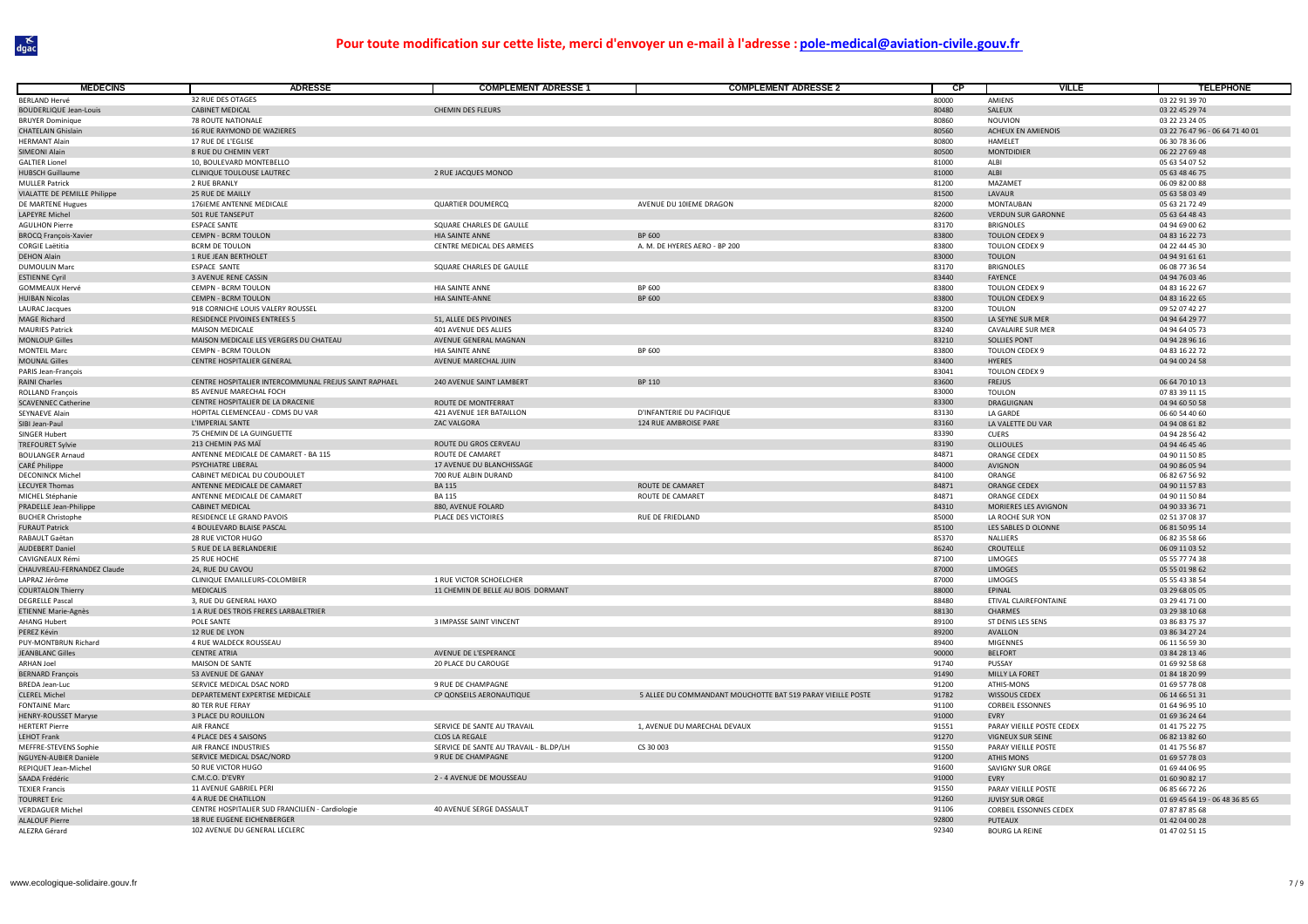| <b>MÉDECINS</b>                                  | <b>ADRESSE</b>                                    | <b>COMPLEMENT ADRESSE 1</b>                      | <b>COMPLEMENT ADRESSE 2</b>    | $\overline{CP}$ | <b>VILLE</b>                                                     | <b>TELEPHONE</b>                 |
|--------------------------------------------------|---------------------------------------------------|--------------------------------------------------|--------------------------------|-----------------|------------------------------------------------------------------|----------------------------------|
| <b>AUDOUAL Thomas</b>                            | <b>HIA PFRCY</b>                                  | CARDIOLOGIE                                      | 101 AVENUE HENRI BARBUSSE      | 92140           | CLAMART CEDEX                                                    | 01 41 46 62 41                   |
| <b>BENSADOUN Dan</b>                             | 8 BIS RUE CHARCOT                                 |                                                  |                                | 92200           | NEUILLY SUR SEINE                                                | 01 46 24 53 88                   |
| <b>BEYLOT Vincent</b>                            | HIA PERCY - DEA/CPEMPN                            | 101 AVENUE HENRI BARBUSSE                        | BP 406                         | 92140           | <b>CLAMART CEDEX</b>                                             | 01 41 46 70 22                   |
| <b>BIGOTTE Jacques</b>                           | RESIDENCE PAMELA                                  | <b>6 RUE SDEROT</b>                              |                                | 92160           | ANTONY                                                           | 01 46 66 61 65                   |
| <b>BISARO Francine</b>                           | APST                                              |                                                  |                                | 92100           | <b>BOULOGNE BILLANCOURT</b>                                      | 07 83 42 53 46                   |
| COLLEU Frédéric                                  | HIA PERCY - DEA/CPEMPN                            | 141 AVENUE HENRI BARBUSSE                        | <b>BP 406</b>                  | 92141           | <b>CLAMART CEDEX</b>                                             | 01 41 46 70 98                   |
| <b>COSTE Sébastien</b><br><b>DEROCHE Jacques</b> | HIA PERCY - DEA/CPEMPN                            | <b>141 AVENUE HENRI BARBUSSE</b>                 | <b>BP 406</b><br>BP 406        | 92141<br>92141  | <b>CLAMART CEDEX</b><br><b>CLAMART CEDEX</b>                     | 01 41 46 70 98                   |
| <b>DUFRENOT Suzelle</b>                          | HIA PERCY - DEA/CPEMPN<br>36 CHEMIN DU LOUP PENDU | 101, AVENUE HENRI BARBUSSE<br>APPT 189 et 188    |                                | 92290           | <b>CHATENAY MALABRY</b>                                          | 01 41 46 70 22<br>01 46 31 17 43 |
| <b>GUENERON Jacques</b>                          | 53 RUE DE BOUCICAUT                               |                                                  |                                | 92260           | FONTENAY AUX ROSES                                               | 01 43 50 03 74                   |
| GUIU Gaëtan                                      | HIA PERCY - DEA/CPEMPN                            | 101 AVENUE HENRI BARBUSSE                        | <b>BP 406</b>                  | 92140           | <b>CLAMART CEDEX</b>                                             | 01 41 46 70 22                   |
| HAMM-HORNEZ Anne-Pia                             | HIA PERCY - DEA/CPEMPN                            | 101 AVENUE HENRI BARBUSSE                        | BP 406                         | 92140           | <b>CLAMART CEDEX</b>                                             | 01 41 46 70 10                   |
| <b>MANEN Olivier</b>                             | HIA PERCY - DEA/CPEMPN                            | 101 AVENUE HENRI BARBUSSE                        | <b>BP 406</b>                  | 92141           | <b>CLAMART CEDEX</b>                                             | 01 41 46 70 22                   |
| <b>MONIN</b> Jonathan                            | HIA PERCY - DEA/CPEMPN                            | 101 AVENUE HENRI BARBUSSE                        | <b>BP 406</b>                  | 92141           | <b>CLAMART CEDEX</b>                                             | 01 41 46 70 21                   |
| <b>MORAND Frédéric</b>                           | 12 AVENUE ANDRE MORIZET                           |                                                  |                                | 92100           | <b>BOULOGNE BILLANCOURT</b>                                      | 01 46 04 47 91                   |
| OLIVIEZ Jean-François                            | HIA PERCY - DEA/CPEMPN                            | 101 AVENUE HENRI BARBUSSE                        | <b>BP 406</b>                  | 92141           | <b>CLAMART CEDEX</b>                                             | 01 41 46 70 22                   |
| <b>PERRIER Eric</b>                              | HIA PERCY - DEA/CPEMPN                            | 101 AVENUE HENRI BARBUSSE                        | <b>BP 406</b>                  | 92141           | <b>CLAMART CEDEX</b>                                             | 01 41 46 70 03                   |
| PHAN CAO PHAI Gérald                             | 37 RUE LOUIS ROUQUIER                             |                                                  |                                | 92300           | <b>LEVALLOIS PERRET</b>                                          | 01 47 37 81 10                   |
| <b>PINTA Xavier</b>                              | 1 RUE HEROLD                                      |                                                  |                                | 92250           | LA GARENNE COLOMBES                                              | 01 42 42 29 45                   |
| <b>VALLEE Philippe</b>                           | 2 BIS RUE DE L'EGLISE                             |                                                  |                                | 92200           | NEUILLY SUR SEINE                                                | 01 46 24 49 51                   |
| <b>VERGNE Julien</b>                             | 105 GRANDE RUE                                    |                                                  |                                | 92310           | SEVRES                                                           | 01 46 26 28 45                   |
| <b>GUILHIN Pasca</b>                             | 1 RUE DE BOUGAINVILLE                             |                                                  |                                | 93600           | AULNAY SOUS BOIS                                                 | 01 48 79 52 52                   |
| <b>HERAIL Joëlle</b>                             | AEROPORT DU BOURGET<br>CABINET MEDICAL            | <b>BATIMENT PAUL BERT</b>                        | 1 RUE DESIRE LUCCA<br>BP 80070 | 93350<br>93250  | LE BOURGET                                                       | 06 11 04 82 41                   |
| MENEGHINI DOSSOU-DOGASS Eliane                   |                                                   | 30 RUE DU COMMANDANT BELLEUX                     |                                |                 | VILLEMOMBLE                                                      | 01 48 54 14 22                   |
| SCEMAMA Jean-Claude<br><b>TROCME Dominique</b>   | 2 RUE GENERAL GALLIENI<br>36 AVENUE EUGENE VARLIN |                                                  |                                | 93110<br>93290  | <b>ROSNY SOUS BOIS</b><br>TREMBLAY EN FRANCE                     | 01 48 94 53 33<br>06 80 33 57 80 |
| <b>TROJANI Michel</b>                            | 51 AVENUE ARISTIDE BRIAND                         |                                                  |                                | 93160           | NOISY LE GRAND                                                   | 01 45 92 01 15                   |
| <b>BELIN Jacques</b>                             | 152 AVENUE DU GENERAL DE GAULLE                   |                                                  |                                | 94500           | <b>CHAMPIGNY SUR MARNE</b>                                       | 01 48 81 63 50                   |
| <b>FOEILLET Pascal</b>                           | 17 RUE LENOIR                                     |                                                  |                                | 94350           | VILLIERS SUR MARNE                                               | 06 70 64 07 34                   |
| <b>GUIDEZ Brigitte</b>                           | SERVICE DE SANTE AU TRAVAIL MQ.LH                 | ORLY SUD 124                                     |                                | 94396           | ORLY AEROGARE CEDEX                                              | 01 41 75 51 37                   |
| <b>HERITIER Catherine</b>                        | 11. AVENUE DU VAL DE FONTENAY                     |                                                  |                                | 94120           | <b>FONTENAY SOUS BOIS</b>                                        | 01 43 94 01 12                   |
| KASBI Alexandre                                  | 115 AVENUE FOCH                                   |                                                  |                                | 94100           | ST MAUR DES FOSSES                                               | 01 48 83 42 22                   |
| LE BAUD Jean                                     | 21 RESIDENCE LE PARC                              |                                                  |                                | 94700           | <b>MAISONS ALFORT</b>                                            | 01 48 93 78 78                   |
| LEMOUTON Jean-François                           | LA HAYE AUX MOINES                                | 5 ALLEE GEORGES BRAQUE                           |                                | 94000           | CRETEIL                                                          | 01 48 99 33 20                   |
| <b>OBADIA Edouard</b>                            | <b>6 RUE GUY MOQUET</b>                           |                                                  |                                | 94800           | VILLEJUIF                                                        | 01 47 26 74 62                   |
| TAUGOURDEAU Philippe                             | 16 RUE SACCO ET VANZETTI                          |                                                  |                                | 94800           | VILLEJUIF                                                        | 06 16 79 20 08                   |
| TSEZANA Raphaël                                  | 41 AVENUE DANIELLE CASANOVA                       |                                                  |                                | 94200           | <b>IVRY SUR SEINE</b>                                            | 01 49 60 14 88                   |
| <b>WEBER Georget</b>                             | 1 SQUARE ESQUIROL                                 |                                                  |                                | 94000           | CRETEIL                                                          | 01 48 98 44 90                   |
| AZRIA René                                       | <b>16 GRANDE RUE</b>                              |                                                  |                                | 95510           | VETHEUIL                                                         | 06 78 12 21 96                   |
| <b>BALQUET Charles</b>                           | <b>AIR FRANCE</b><br><b>AIR FRANCE</b>            | <b>CEMA ROISSY</b>                               |                                | 95747           | ROISSY CHARLES DE GAULLE CEDEX                                   | 01 48 64 20 73                   |
| <b>BARBET Gilles</b>                             | AIR FRANCE                                        | <b>CEMA ROISSY</b><br><b>CEMA ROISSY</b>         |                                | 95747<br>95747  | ROISSY CHARLES DE GAULLE CEDEX<br>ROISSY CHARLES DE GAULLE CEDEX | 01 48 64 98 03<br>01 74 29 32 40 |
| <b>FEHR Thierry</b><br><b>FEUILLIE Vincent</b>   | <b>AIR FRANCE</b>                                 | <b>CEMA ROISSY</b>                               |                                | 95747           | ROISSY CHARLES DE GAULLE CEDEX                                   | 01 41 56 79 92                   |
| <b>GISQUET Alain</b>                             | AIR FRANCE                                        | SERVICE MEDICAL IO.ZM                            |                                | 95747           | ROISSY CDG CEDEX                                                 | 01 41 56 62 63                   |
| <b>HALLARD Franck</b>                            | 21 CHEMIN DES BELLES VUES                         |                                                  |                                | 95290           | L'ISLE ADAM                                                      | 06 11 95 89 59                   |
| LEDUC Pierre-André                               | AIR FRANCE                                        | <b>CEMA ROISSY</b>                               |                                | 95747           | ROISSY CHARLES DE GAULLE CEDEX                                   | 01 74 29 32 41                   |
| <b>LEPOYVRE Albane</b>                           | AIR FRANCE                                        | <b>CEMA ROISSY</b>                               |                                | 95747           | ROISSY CHARLES DE GAULLE CEDEX                                   | 01 48 64 98 03                   |
| PASQUET Bernard                                  | SERVICE DE SANTE AU TRAVAIL                       | <b>MCLM - AIR FRANCE</b>                         |                                | 95747           | ROISSY CHARLES DE GAULLE CEDEX                                   | 01 48 64 08 15                   |
| PICHEREAU Philippe                               | <b>AIR FRANCE</b>                                 | <b>CEMA ROISSY</b>                               |                                | 95747           | ROISSY CHARLES DE GAULLE CEDEX                                   | 01 48 64 03 39                   |
| QUINET Bertrand                                  | CENTRE MEDICAL DES TOULEUSES                      | 8 PLACE DES TOULEUSES                            |                                | 95011           | CERGY PONTOISE CEDEX                                             | 01 30 31 10 00                   |
| TRAN Van Gangdi                                  | SNA-RP - ORGANISME CDG LB                         | TOUR DE CONTROLE CENTRALE - BAT 5300 - CANA      | BP 81007                       | 95931           | ROISSY CDG CEDEX                                                 | 01 74 37 89 41                   |
| VIGOUROUX Philippe                               | CENTRE MEDICAL DU BONTEMPS                        | 57 AVENUE DU BONTEMPS                            |                                | 95800           | CERGY                                                            | 01 30 73 23 03                   |
| ZBAR FREDERIC                                    | 25 AVENUE DES FRERES LUMIERES                     |                                                  |                                | 95240           | <b>COMEILLES EN PARISIS</b>                                      | 01 34 50 88 78                   |
| <b>BLANCHET-DEVERLY Anne</b>                     | UNITE DE MEDECINE VACULAIRE                       | CHU POINTE-A-PITRE ABYMES                        | ROUTE DE CHAUVEL               | 97153           | POINTE A PITRE CEDEX                                             | 05 90 21 15 88                   |
| <b>COUSIN Philippe</b>                           | AEROGARE FRET                                     | <b>MORNE MAMIEL</b>                              |                                | 97139           | LES ABYMES                                                       | 05 90 21 15 88                   |
| <b>LAMARRE Pierre</b>                            | CENTRE MEDICAL DE L'AEROPORT                      | AEROPORT POLE CARAIBES                           |                                | 97139           | LES ABYMES                                                       | 05 90 21 71 41                   |
| NIVET Philippe                                   | CHU POINTE A PITRE                                | <b>G05 - ROUTE DE CHAUVEL</b>                    | <b>BP 465</b>                  | 97159           | POINTE A PITRE CEDEX                                             | 06 68 28 15 41                   |
| RIBES Jean-Paul<br>RIDENT Véronique              | 101 RESIDENCE MORNE FLORY<br>59 RUE SCHOELCHER    | <b>BOULEVARD DES HEROS</b><br>LA POINTE GUSTAVIA |                                | 97139<br>97133  | <b>LES ABYMES</b><br>ST BARTHELEMY                               | 05 90 83 18 53<br>05 90 51 10 90 |
| <b>SAMYDE Christian</b>                          | IMMEUBLE SEMAPHORE                                | ZAC HOUELBOURG SUD/JARRY                         |                                | 97122           | <b>BAIE MAHAULT</b>                                              | 05 90 24 70 02                   |
| <b>WIND Henri</b>                                | CHU DE POINTE A PITRE                             | UNITE DE MEDECINE HYPERBARE                      | ROUTE DE CHAUVEL - BP 465      | 97159           | POINTE A PITRE                                                   | 05 90 89 11 36                   |
| <b>DOUCELANCE Aline</b>                          | <b>CMIA MARTINIQUE</b>                            | <b>MORNE DESAIX</b>                              | BP 608                         | 97261           | FORT DE FRANCE CEDEX                                             |                                  |
| <b>PECOUT Francis</b>                            | <b>CABINET MEDICAL</b>                            | AEROPORT INTERNATIONAL AIME CESAIRE              |                                | 97232           | LE LAMENTIN                                                      | 05 96 42 17 75 - 06 96 45 15 88  |
| <b>RUSTON Vincent</b>                            | <b>CMIA MARTINIQUE</b>                            | MORNE DESAIX                                     | <b>BP 608</b>                  | 97261           | FORT DE FRANCE CEDEX                                             | 05 96 39 57 14                   |
| <b>ULRIC Gaston</b>                              | LOTISSEMENT LA CARRIERE                           | <b>IMMEUBLE DERVAIN</b>                          | 2.5 KM ROUTE DE BALATA         | 97234           | FORT DE FRANCE                                                   | 05 96 64 59 09                   |
| <b>FICHET Georges</b>                            | 29 RUE DES 14 & 22 JUIN 1962                      |                                                  |                                | 97300           | CAYENNE                                                          | 0594 28 74 40                    |
| <b>POLITUR Bernard</b>                           | 3 PLACE SCHOELCHER                                |                                                  |                                | 97300           | CAYENNE                                                          | 05 94 31 43 88                   |
| <b>BAGUET Dominique</b>                          | 24. CD 29                                         | MONTVERT LES BAS                                 |                                | 97410           | <b>ST PIERRE</b>                                                 | 02 62 31 17 55                   |
| <b>LAMBERT Guillaume</b>                         | HOPITAL D'ENFANT ASFA                             | <b>60 RUE DE BERTIN</b>                          | CS 81010                       | 97404           | SAINT DENIS CEDEX                                                | 06 92 93 72 82                   |
| RUZIC Jean-Christophe                            | CHU DE LA REUNION                                 | SERVICE CHIRURGIE INFANTILE                      | BP 350                         | 97448           | ST PIERRE CEDEX                                                  | 06 92 23 95 75                   |
| <b>BERTRAN Pierre-Etienne</b>                    | DIASS FAZSOI - CASERNE LAMBERT                    | AVENUE DU CHEF DE BTN LAMBERT                    | QUARTIER REYDELLET - BP 67709  | 97804           | SAINT DENIS CEDEX 9                                              | 02 62 93 51 29                   |